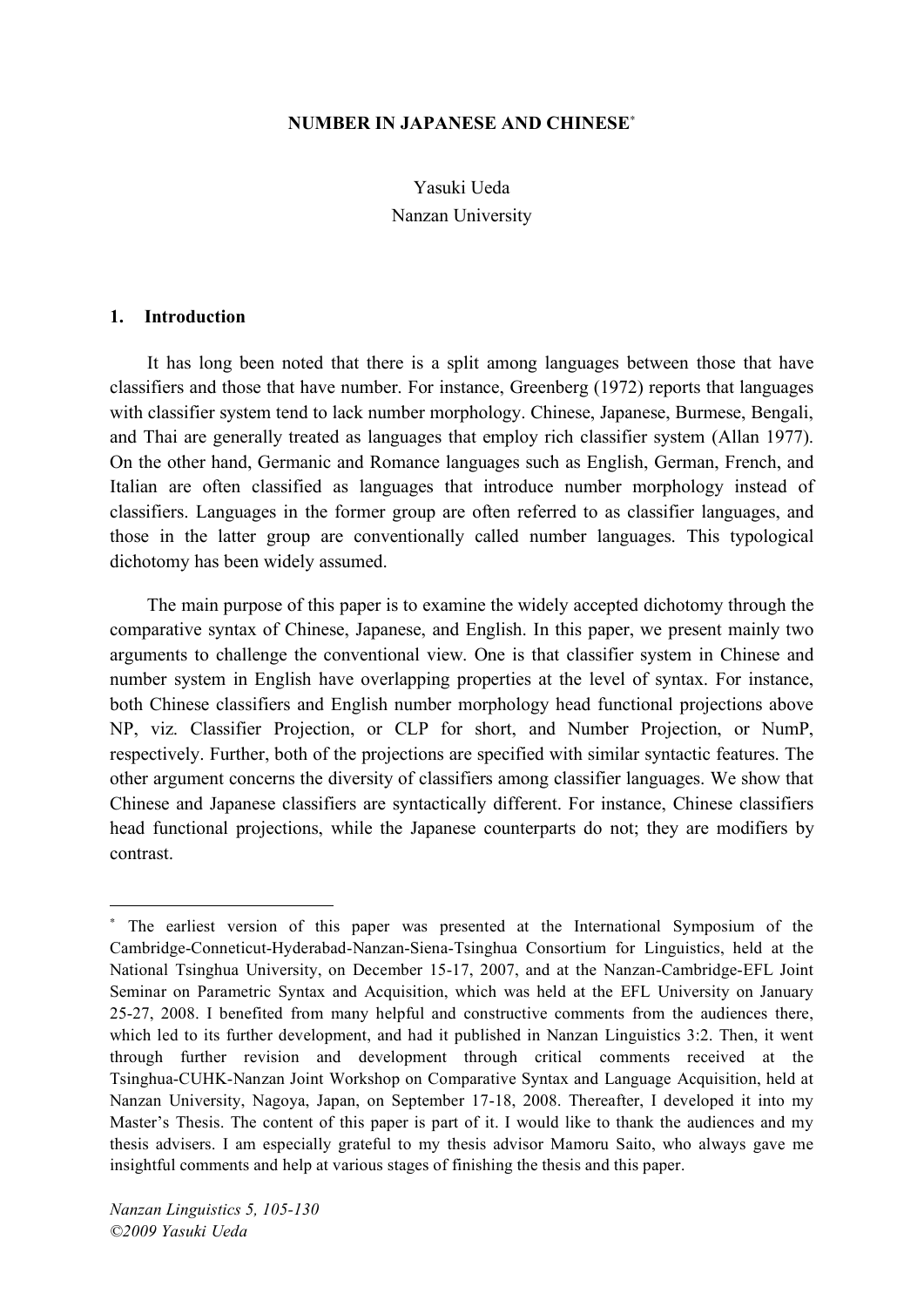This paper is organized as follows. Section 2 is meant to show that English NumP and Chinese CLP are syntactically quite similar contrary to the typological difference between English and Chinese. In 2.1, we review Cheng and Sybesma (1998) and Tang's (1990) proposal that Chinese classifiers head independent projections dominating NP in parallel with English NumP, and provide an additional argument for it. 2.2 deals with Doetjst's (1997) argument for the similarity between Chinese CLP and English NumP. It is that both of them are specified with a common syntactic feature, a countability feature. Section 3 is dedicated to show some syntactic differences between Japanese and Chinese CLPs. In 3.1, we introduce Saito, Lin, and Murasugi's (2008) argument that Japanese CLP is an NP-adjunct in contrast with Chinese CLP, and argue that the countability feature in Japanese CLP should not be syntactic but semantic. 3.2 deals with the syntax of the Japanese number morphology, *-tati*. There, we review Ueda and Haraguchi's (2008) analysis of it as Num, and argue that the syntactic countability feature is specified in NumP in parallel with English and in contrast with Chinese. This section suggests that classifiers diverse among classifier languages, and that Japanese is syntactically similar to English rather than Chinese though it is typologically a classifier language. Section 4 concludes this paper.

#### **2. English NumP and Chinese CLP**

In this section, we discuss the comparative syntax of English NumP and Chinese CLP. In 2.1, we compare the syntactic structures of English number and Chinese classifiers, and argue that they are quite similar contrary to the typological differences. The argument for the similarity receives further support in 2.2. There, we show that features in English Num and Chinese CL overlap.

#### **2.1. Similarity in Structure**

Since Ritter's (1991, 1995) pioneering work on the DP-internal syntax, it has been widely accepted that number morphology heads an independent functional projection dominating count NP, NumP. According to Delfitto and Schroten (1991) and Li (1999), Num takes a numeral as its specifier. Given their assumption, an English noun phrase like *three dogs* will schematically have the structure as in (1).

(1)



Cheng and Sybesma (1998) analyze Chinese CLP in parallel with English NumP. That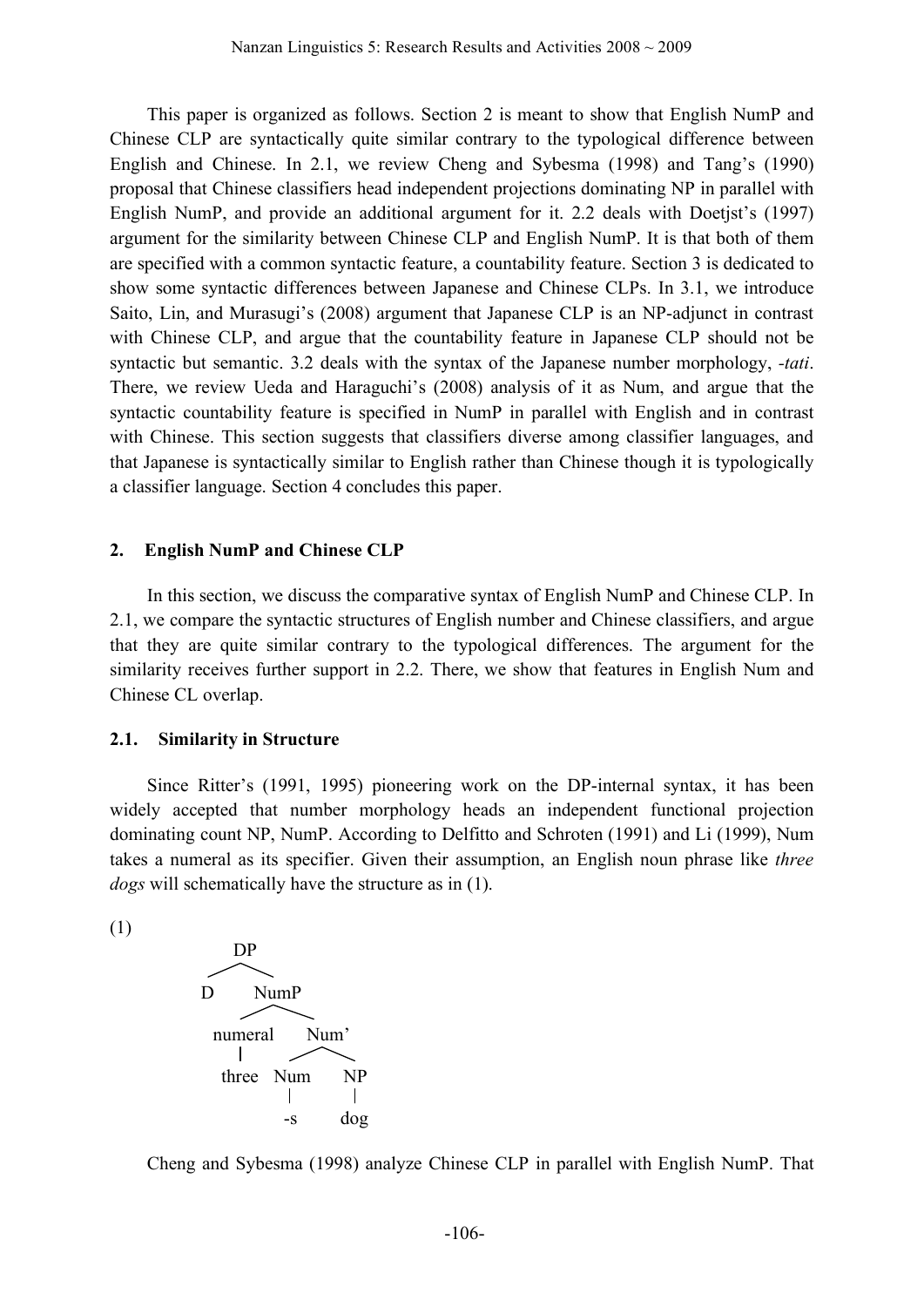is, Chinese CLP is also an independent functional projection above NP in their analysis. It is observed by Cheng and Sybesma (1998, 1999) and Tang (1990) that classifiers can be followed by the modification marker  $de$ , as in  $(2)$ .<sup>1</sup>

(2) a. san bang (de) rou three CL-pound DE meat 'three pounds of meat' (Cheng and Sybesma 1999: 515) b. san wan (de) tang three CL-bowl DE soup 'three bowls of soup'

Without going into details, Cheng and Sybesma (1998), along with Tang (1990), propose that classifier constructions with *de* and those without *de* are different in their structures. In the sequence [Numeral-CL-N], the classifier head CL is a head in the noun phrase. There is no modification relationship with the N. The structure they propose for *de*-less classifiers is as follows.

(3)



On the other hand, the numeral classifier in sequence [Numeral-CL-*de*-N] is in a modifier-modifee relationship with the N. More specifically, Cheng and Sybesma (1998) analyze it as a relative clause; it is an instance of the subject relativization, as in (4), where CLP is the predicate of Small Clause, SC.

(4)  $\left[\int_{\text{DP}} \int_{\text{NP}} \int_{\text{CP}} \text{Op}_i \int_{\text{SC}} t_i \text{CLP} \right] \left[\int_{\text{C}} d\text{e} \right] \left[\int_{\text{NP}} N \right]$ 

We do not discuss Cheng and Sybesma (1998) and Tang's (1990) arguments for their proposal here, but provide an additional argument for it.<sup>2</sup> The argument concerns the distribution of the suffix *yishang* 'more than'. It is known to occur at the right edge of

(i) ta mai-le wu li (-de) pingguo. he buy-ASP five CL DE apple

'He bought apples sorted in accordance with number 5.' (Tang 2005: 443)

 $2 \text{ More decisive evidence will be provided later in section 3. It comes from NP ellipsis.}$ 

<sup>&</sup>lt;sup>1</sup> Cheng and Sybesma (1998) observe *de* only with a sub set of classifiers called mass classifiers, which are cannonically found to occur with mass nouns. However, Tang (2005) observes *de* with those in the rest of the set, called count classifiers, which are found to occur only with count nouns, as well, as in (i).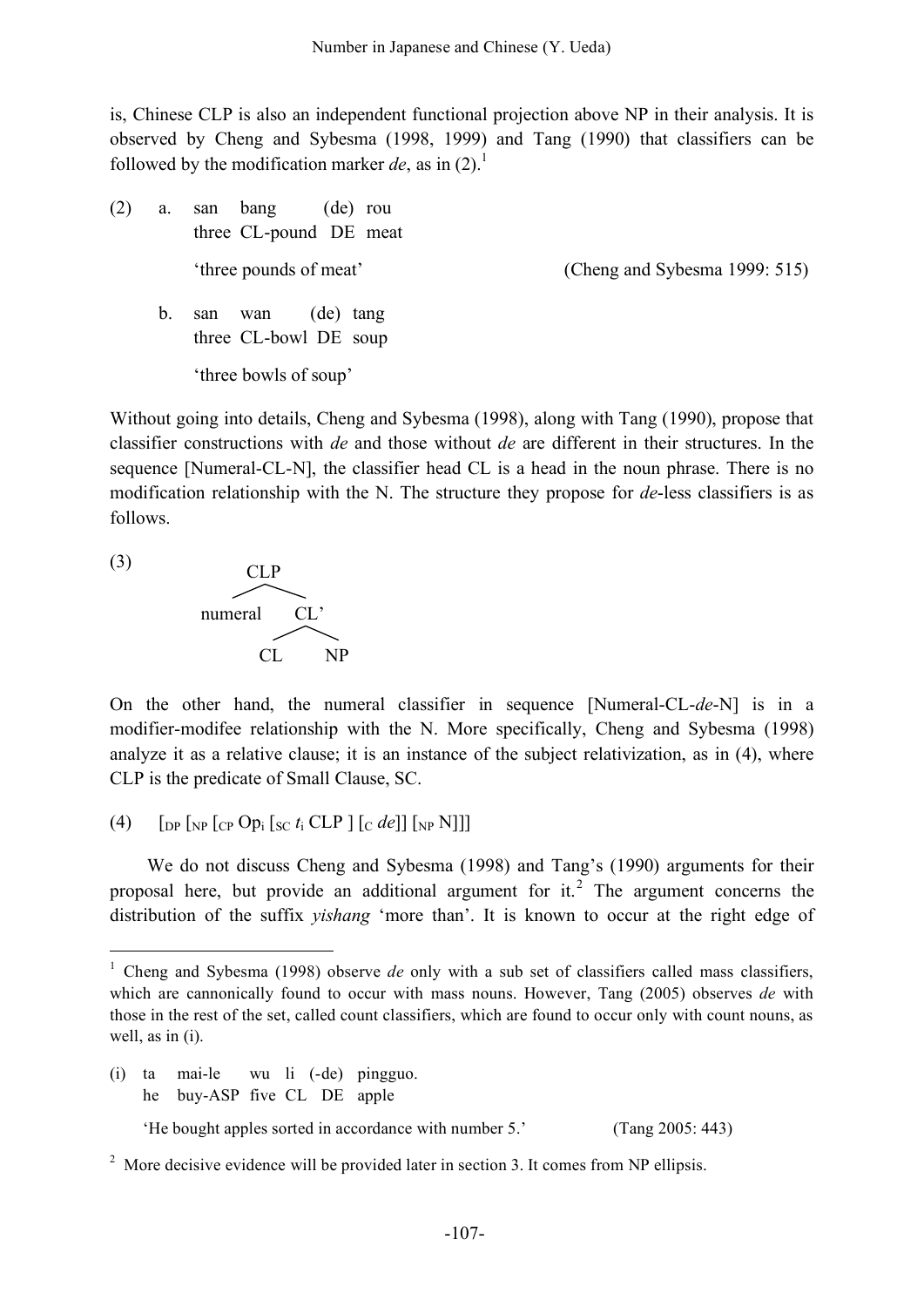quantity expressions, as in (5).

- (5) a. Ta he-le tang [san wan-yishang ] he drink-ASP soup three CL-bowl-more-than 'He drank more than three bowls of soup'
	- b. Ta mai-le bi [shi zhi-yishang] he buy-ASP pen ten CL-more-than

'He bought more than ten pens.'

Let us assume that it is suffixed to CLPs. Then, if we assume Cheng and Sybesma's (1998) analysis, it is predicated that it will never follow CL in the *de*-less sequence, as in (6a); it is impossible to obtain the sequence [Numeral-CL-*yishang*-N] with their structure, unless the CLP is adjoined to the NP, as in (6b).



The prediction is indeed born out, as in (7).

- (7) a. \*san wan yishang tang three CL-bowl more-than soup Lit: 'more than three soup'
	- b. \*san ge yishang ying'yu danci three CL more-than English word

Lit: 'more than three English words'

Interestingly, we observe that the grammaticality of (7) improves with the insertion of *de*, as in (8).

(8) a. san wan yishang-de tang three CL-bowl more-than-*de* soup 'more than three bowls of soup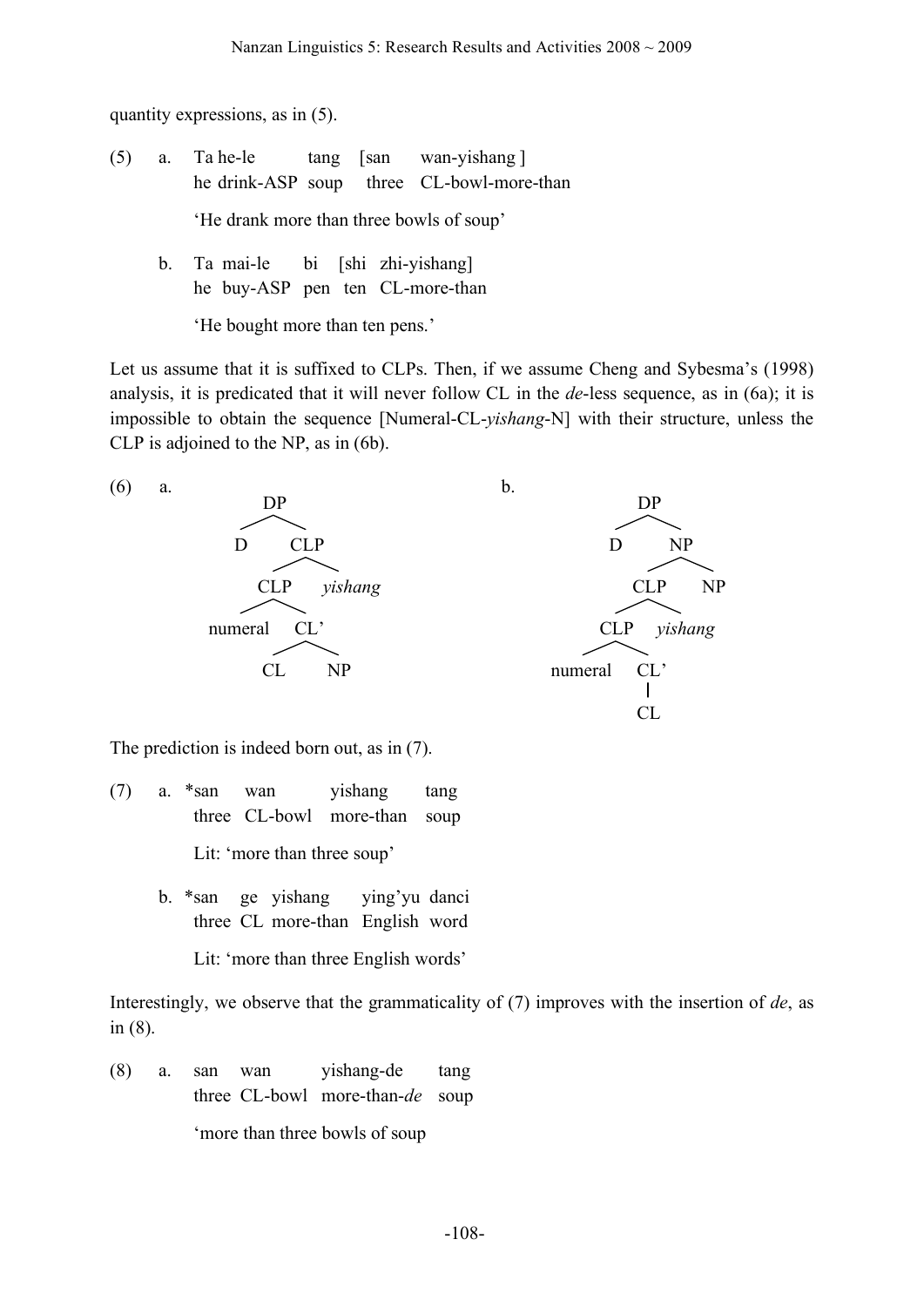b. san ge yishang-de ying'yu danci three CL more-than-*de* English word 'more than three English words'

Cheng and Sybesma's (1998) analysis of *de*-less sequences can capture the possibility of the suffixation in (8). Recall that they analyze them as the predicates of SC, as in (9).

(9)  $\left[ \text{DP} \left[ \text{NP} \left[ \text{CP} \text{Op}_i \left[ \text{SC} t_i \text{CLP} \right] \left[ \text{C} \text{del} \right] \right] \left[ \text{NP} \text{N} \right] \right] \right]$ 

We can obtain the surface word order of (9) with this structure, as illustrated in (10).

(10)  $\left[\int_{NP}\left[\int_{NP}\right][\int_{CP}Op_i\left[\int_{SC}t_i CLP-yishang\right]de\right]NP\right]$ 

The distribution of *yishang* is thus well captured by Cheng and Sybesma's (1998) analysis.

#### **2.2. Features**

We have shown in 2.1 that English NumP and Chinese CLPs are structurally akin to each other: both are functional projections that take NP as their complement. In this subsection, we discuss the features specified in the projections, and argue that they overlap. The argument for the similarity between them receive further support.

Castillo (2001) proposes that Num in languages like English is specified with [±number]. The feature [+number] represents countability, and it is realized as number morphology. We assume that it selects N with the feature [+count]. On the other hand, the feature [-number] represents uncountability, and it is, according to Delfitto and Schroten (1991), simply not phonologically realized in languages for reasons we do not know. We assume, following Delfitto and Schroten (1991), that Num specified with the silent feature selects N containing [-count]. Castillo further proposes that [+number] is subdivided into [singular] and [plural] features. The latter is phonologically realized as -*s* in English. The former feature does not surface with a phonological content in English, but it does in some languages like Hindi and Greek. For instance, in Hindi, some class of masculine singular nouns are marked with -*a*, and some class of feminine singular nouns are marked with -*i*. The number system Catillo proposes is something as follows:

(11)



(Castillo 2001: 83)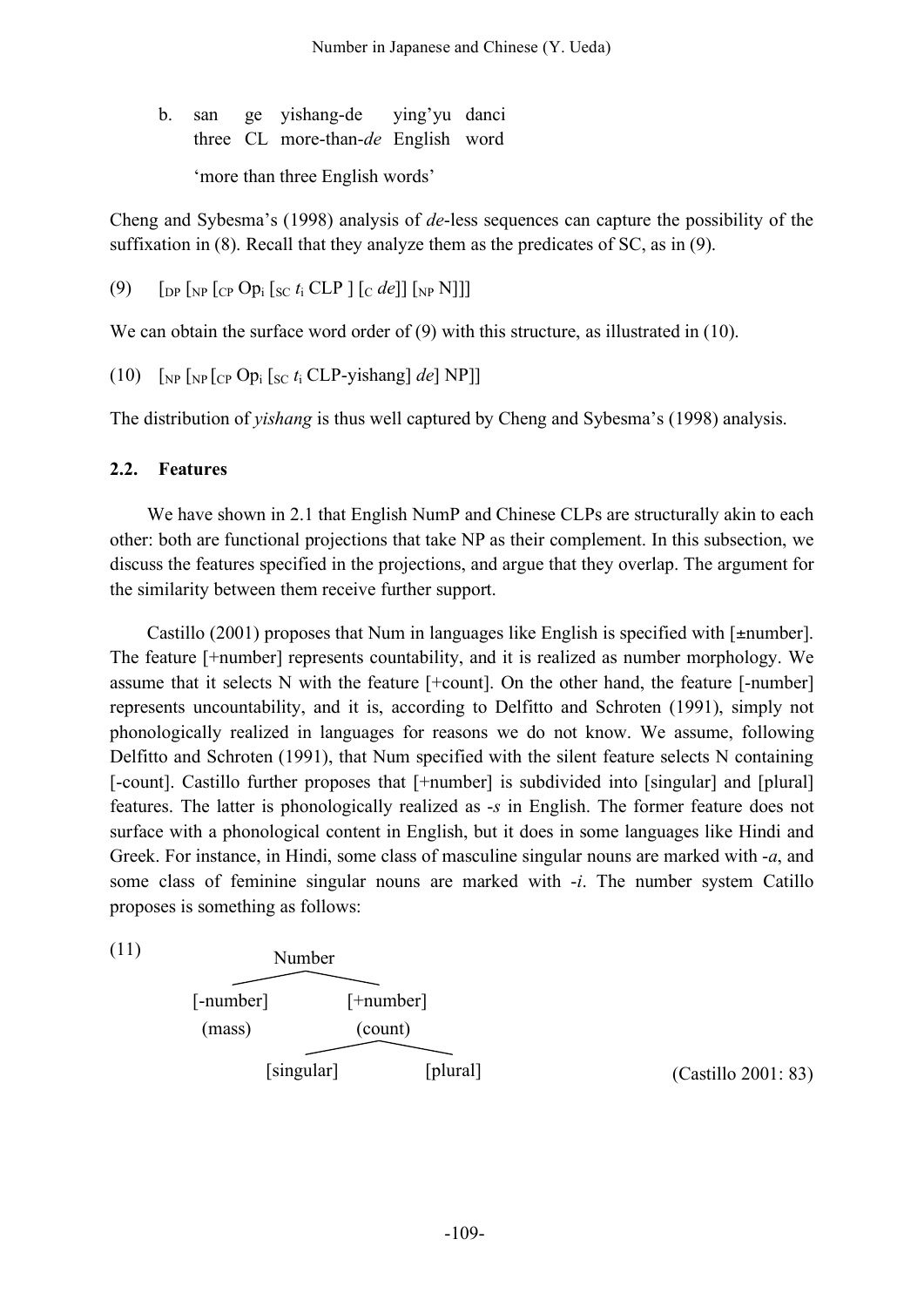Doetjes (1997) proposes that Chinese CLs are specified with  $[$ ±number].<sup>3</sup> Her proposal is based on the selection properties of adnominal quantifiers. She observes that there are two types of cardinal numeral quantifiers: those that combine with count singular nouns, such as *one* or *a*, and those that combine with plural nouns such as *two* or *three*. According to Doetjes, these two types of adnominal quantifiers correspond to two categories, NumP [singular], and NumP [plural] respectively, under the assumption that NumP is projected above NP. On the other hand, in classifier languages like Chinese, cardinal numerals, occur with classifiers, which are not marked with singular or plural, as exemplified in  $(12)$ .

(12) a. yi ben shu one CL book 'one book' b. san ben shu three CL book 'three books'

Given that CLs do not contain [singular] and [plural], then it is not clear how the selection properties of numerals are satisfied. Then, she proposes that there are features that satisfy both [singular] and [plural], or those that are more abstract than these two features, in CLs, that is, [+number].

The existence of [+number] in Chinese CL receives support from Doetjes (1997) and Cheng and Sybesma's (1998, 1999) observation that a subset of CLs, which they call count classifiers, select count NP in the same way as Num [+number], or Num [singular] and Num [plural]. Num in English takes only count NP as its complement. It does not select mass NP but only count NP, as exemplified in (13).

- (13) a. dog-s, book-s, cat-s
	- b. \*water-s, \*salt-s, \*furniture-s

Doetjes (1997) and Cheng and Sybesma (1998, 1999) observe that a subset of classifiers are found only with nouns which refer to entities that are readily countable, that is, count nouns. The classifier *ge* represents the class of such classifiers. Doetjes (1997) observes that, though this classifier is used most frequently and generally, as illustrated in (14), it never co-occurs with nouns that refer to substances that do not present themselves in discrete and countable units, that is, mass nouns, as in (15).

<sup>&</sup>lt;sup>3</sup> She calls the features [±countability]. However, since they crucially correspond to Castillo's [±number], we use his terminology in this paper.

<sup>4</sup> Doetjes (1997) presents a counterargument to the claim that the classifiers are silently marked with singular or plural, and cardinal numerals select the features. See Doetjes (1997: Ch. 7) for details.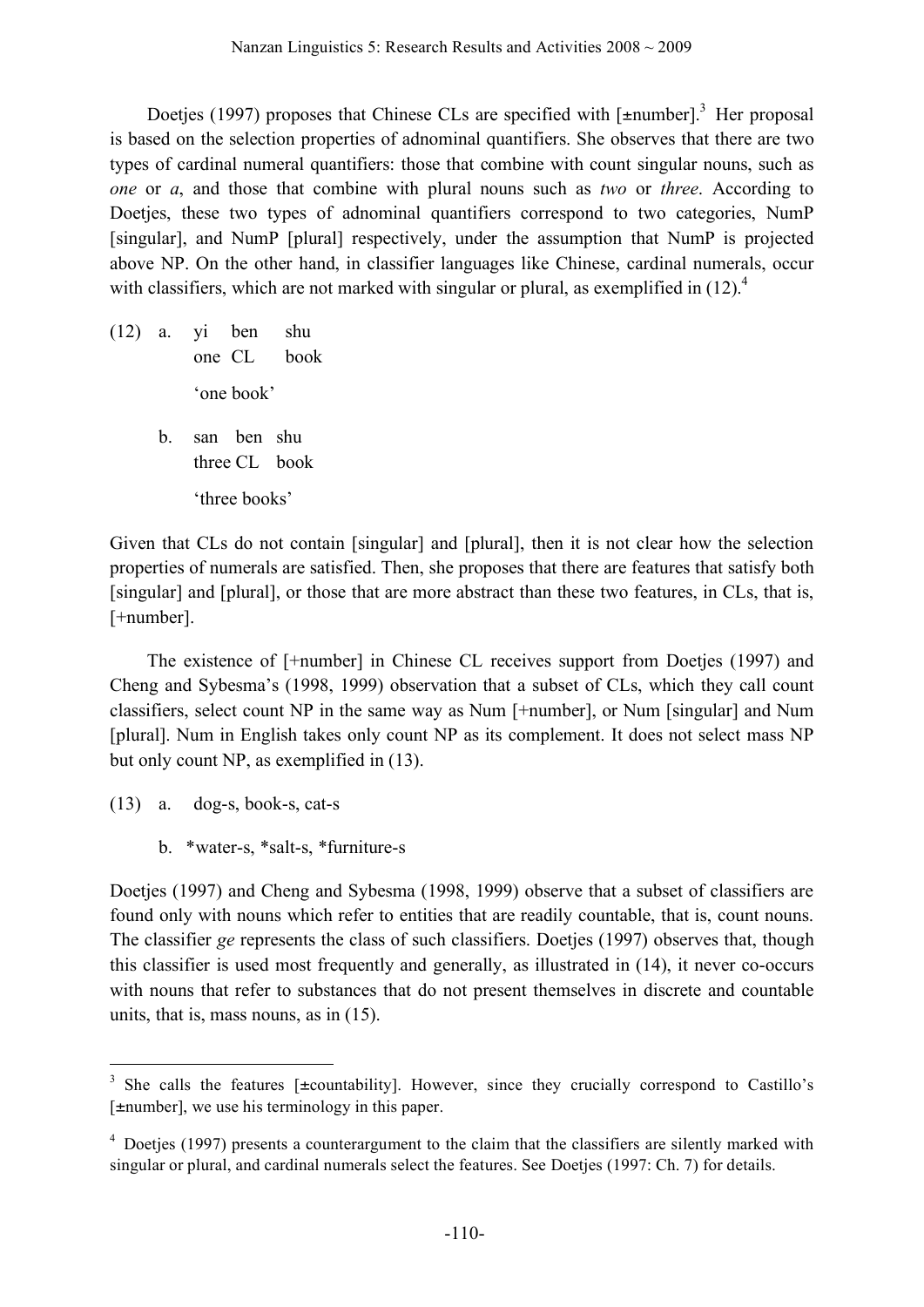- (14) a. yi ge ping'guo one CL apple 'one apple'
	- b. yi ge xuexiao one CL school 'one school'
	- c. yi ge xing'qi one CL week 'one week'
- (15) a. \*yi ge shui one CL water b. \*yi ge mi one CL rice c. \*yi ge tang one CL soup

CLs like *ge* thus co-occur only with count NP, just as Num does. This similarity is readily explained if we assume that they contain [+number].

A natural question that arises is whether there is evidence that CLs may contain [-number] as well, since the number features are binary according to Castillo (2001). The conclusion seems to be positive. Cheng and Sybesma (1998, 1999) observe that there are a subclass of classifiers that canonically co-occur with mass nouns in contrast with count classifiers like *ge*. Classifiers in this group are called 'mass classifiers', or 'massifiers' for short, by them. Classifiers like *ping* 'bottle', *ba* 'handful', and *wan* 'bowl' in (16) belong to this group.

- $(16)$  a. san ping jiu three CL-bottle liquor 'three bottles of liquor'
	- b. san ba mi three CL-handful rice

'three handfuls of rice'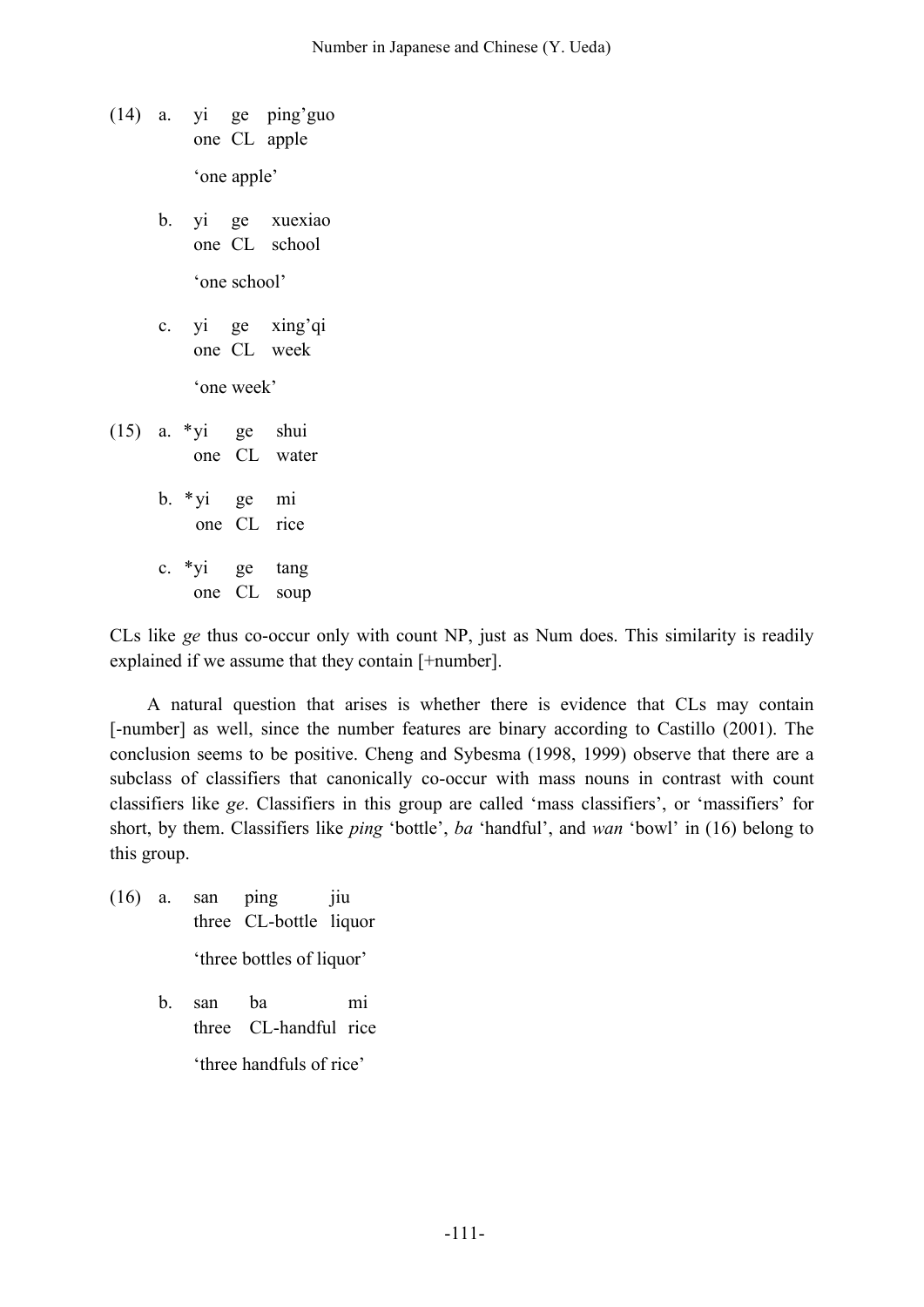c. san wan tang three CL-bowl soup

'three bowls of soup' (Cheng and Sybesma 1999: 514)

However, the selection properties of mass classifiers are not so straightforward as count classifiers; some properties are unique to Chinese. As Cheng and Sybesma (1999) mention, some mass classifiers like *xiang* 'box' and *dai* 'bag' co-occur not only with mass nouns but also with count nouns, as in (17).

- (17) a. yi xiang ping'guo one CL-box apple 'a box of apples'
	- b. san dai ping'guo three CL-bag apple 'three bags of apples'

Moreover, mass classifiers co-occur even with count classifiers like *li* 'piece', as in (18a), and mass classifiers like *dai* 'bag', as in (18b).

- (18) a. yi xiang wu li ping'guo one CL-box five CL apple 'a box of five apples'
	- b. yi xiang san dai ping'guo one box three CL-bag apple 'one box of three bags of apples'

Count classifiers make contrast with them in this selection property. Count classifiers never select classifiers as in (19).

(19) \*yi li yi xiang ping'guo one CL one CL-box apple

Lit: 'one, one box of apples'

Thus, mass CLs display an overlapping selection property with [-number], but they have some idiosyncratic properties, too. We leave for future research this difference between Num [-number] and Chinese CL [-number].

To conclude this subsection, let us consider similarities and differences between the features in English Num and Chinese CL. Recall that, according to Castillo (2001), Num is specified with [ $\pm$ number] and that it contains either [singular] or [plural] in the case of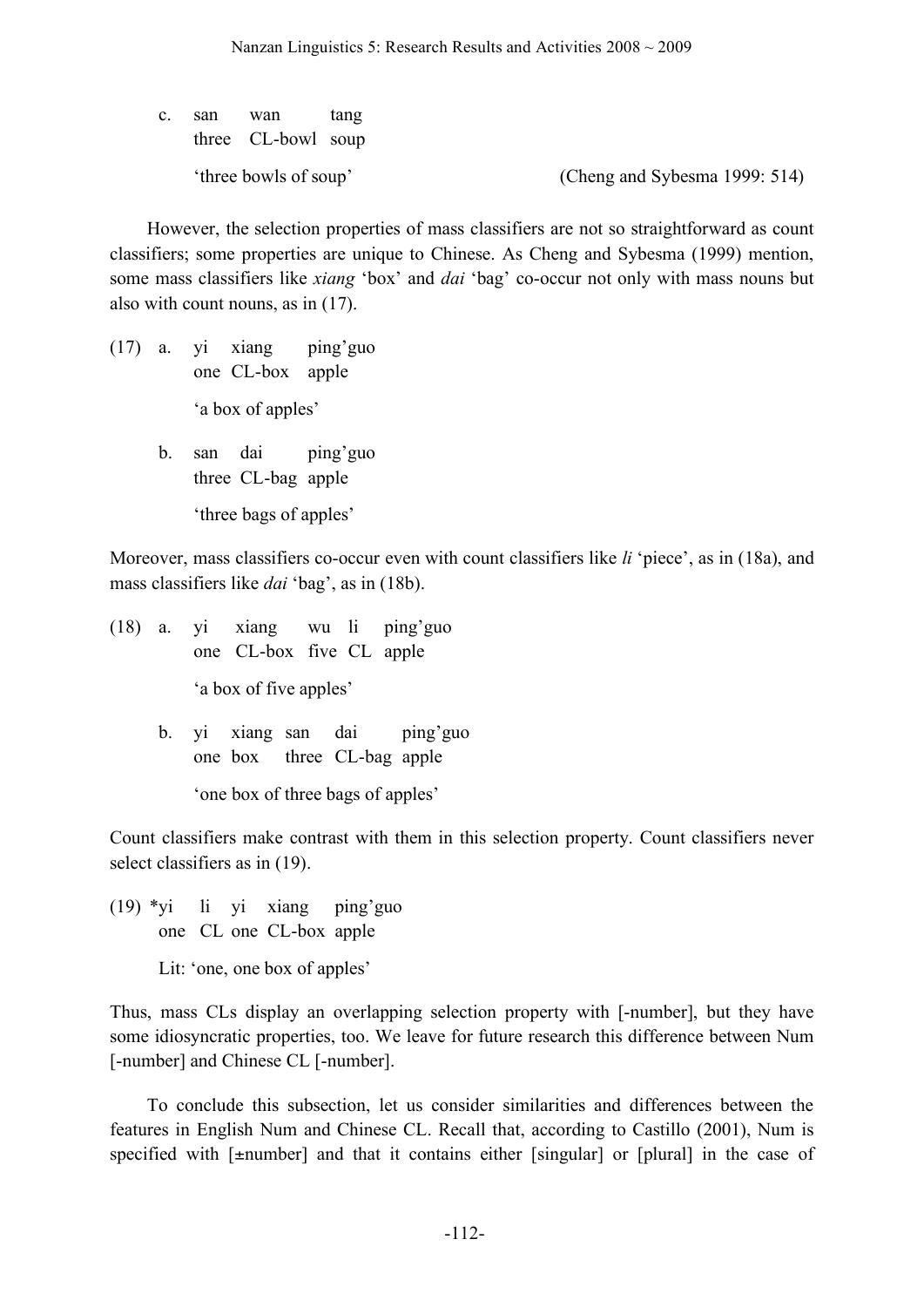[+number]. In Chinese, in parallel with English, CL is specified with [±number]. Where Num and CL differ is that the feature [+number] is not subdivided into [singular] or [plural] in CL.

# **3. Chinese CLP and Japanese CLP**

In the previous section, we have shown that English NumP and Chinese CLP are quite similar in structure and features contrary to the typological difference. In this section, we discuss the comparative syntax of Chinese CLP and Japanese CLP, and argue that they are different in structure and the status of features though they are both classifier languages. 3.1 deals with the structure and features of Japanese CLP. There, we review Saito, Lin, and Murasugi's (2008) argument that Japanese CLP is an NP-adjunct, while Chinese CLP is a functional projection above NP, and argue that CL is not specified with the syntactic feature [+number] in Japanese. 3.2 is meant to show that Japanese is more like English than Chinese in that [+number] resides in Number but not in CL. In this subsection, we introduce Ueda and Haraguchi's (2008) proposal that Japanese projects NumP like English, and argue that [+number] sits there.

## **3.1. Structure and Features**

## **3.1.1. Saito, Lin, and Murasugi (2008)**

Saito, Lin, and Murasugi (2008) present an analysis of Japanese CLP in comparison with Chinese. They argue that Japanese CLP is structurally a modifier. More specifically, it is an NP-adjunct. One piece of evidence comes from the surface order of Japanese classifier constructions. In Japanese, classifiers always follow numerals in the surface orders, as in (20).

(20) a. san nin-no kodomo three CL-*no* child 'three children' b. \*san kodomo nin(-no) three child CL-*no*

However, the correct surface orders are not predicated under the assumption that classifiers head CLPs and that numerals occur in their specs in parallel with Chinese. This is because Japanese is (widely assumed to be) a head final language, and classifiers should then appear post-nominally as in (20b). The following structure illustrates the possibility of deriving (20b).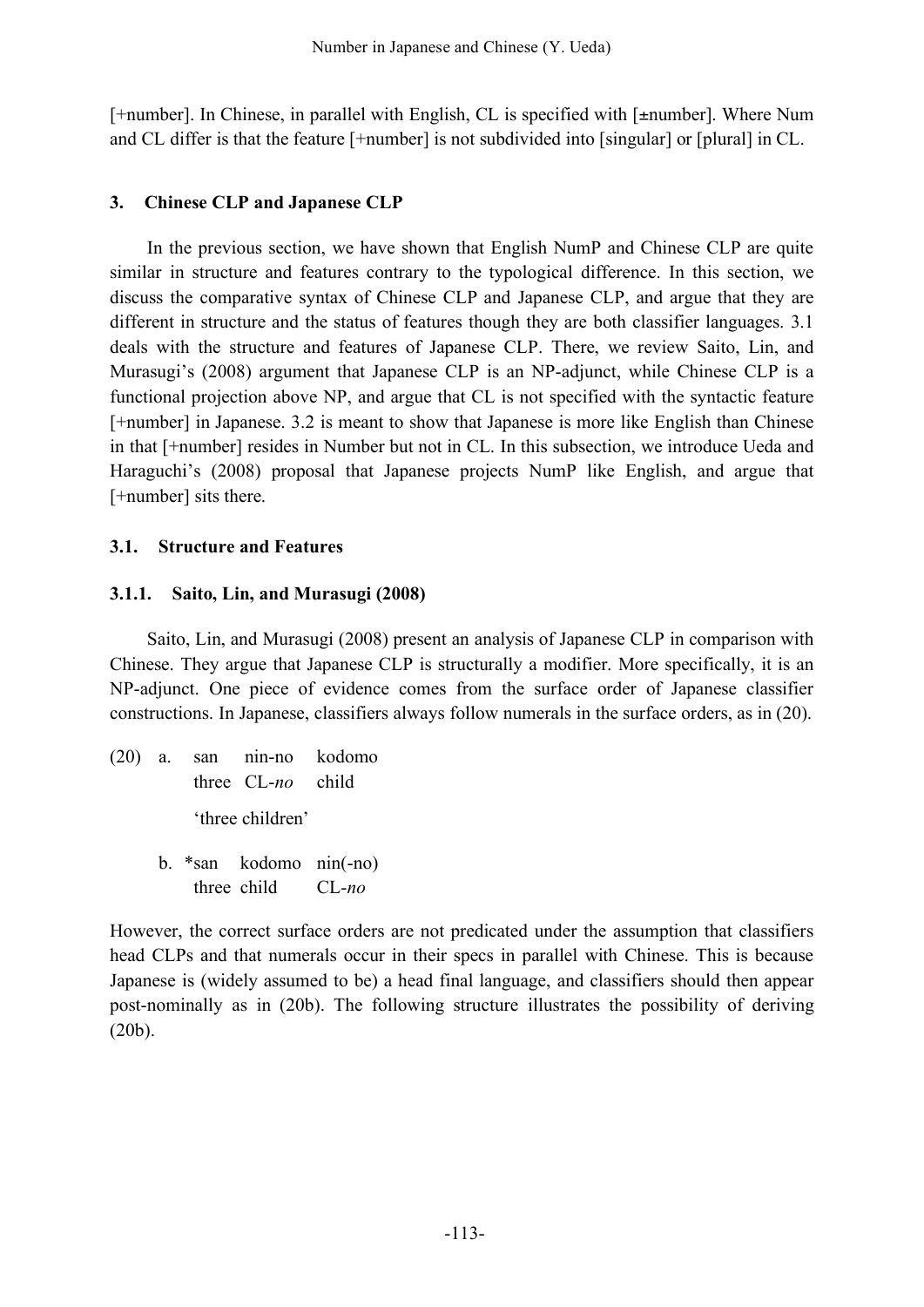

The analysis of CLP as an NP-adjunct, however, allows us to obtain the correct surface word order, as illustrated in (22).



More decisive evidence comes from NP deletions. Saito and Murasugi (1990) argue that the deletion of a complement NP is allowed only when the spec of its functional projection, FP for short, is filled, where the spec of the FP is an argument position, as illustrated in (23).

(23)



Their analysis excellently accounts for the contrast between (24) and (25).

- (24) a. [Taro-no taido]-wa yoi ga, [Hanako-no taido]-wa yokunai. Taroo-*no* attitude-TOP good but Hanako-*no* attitude-TOP good-not 'Though Taro's attitude is good, Hanako's isn't.'
	- b. [Rooma-no hakai]-wa [Kyooto-no hakai]-yorimo hisan datta. Rome-*no* destruction-TOP Kyoto-*no* destruction-than miserable was 'Rome's destruction was more miserable than Kyoto's.'

(Saito, Lin, and Murasugi 2008: 253)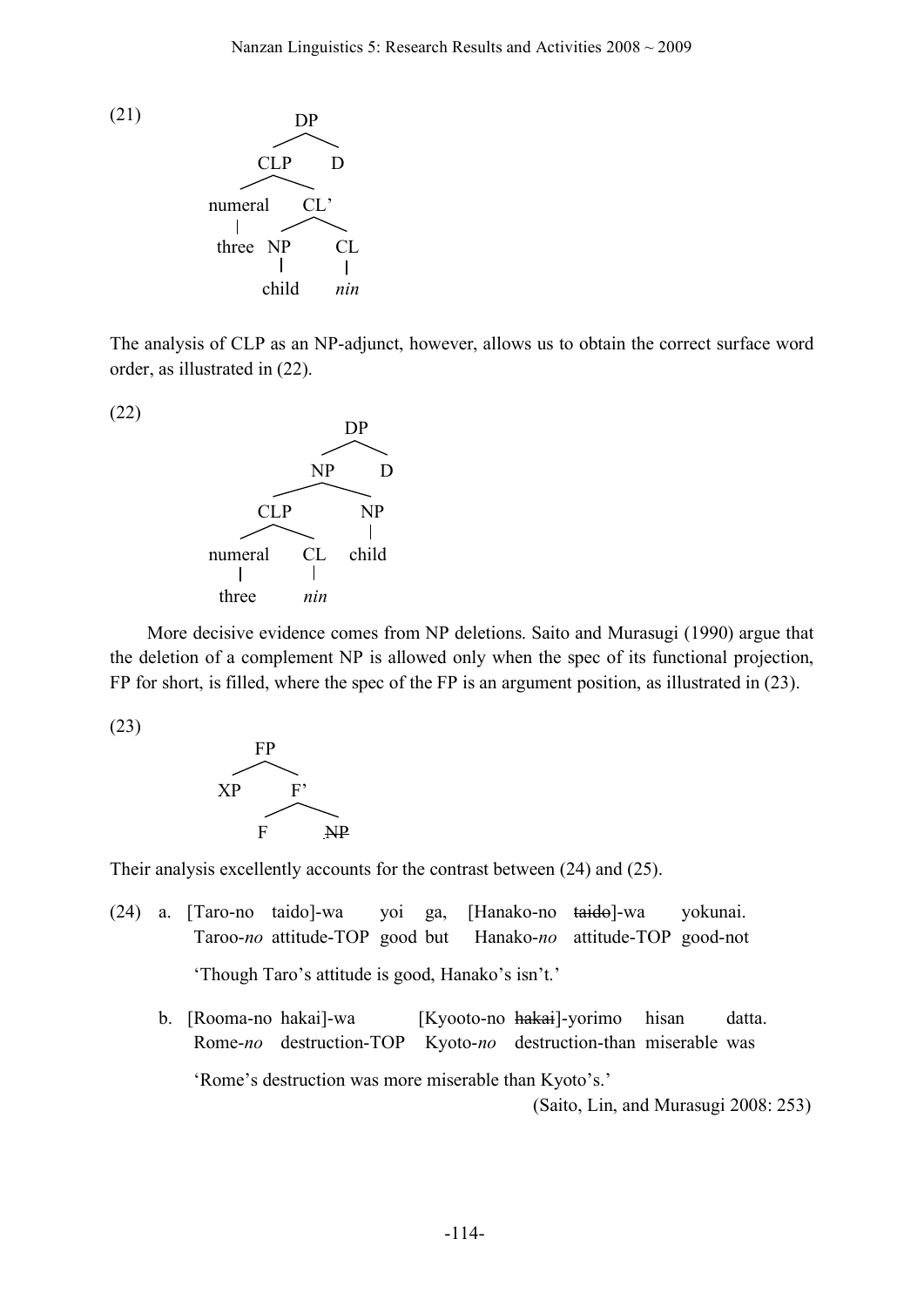(25) \*[Hare-nohi]-wa yoi ga, [ame-no hi ]-wa otikomu. clear-*no* day-TOP good but rainy-*no* day-TOP feel-depressed

'Clear days are OK, but I feel depressed on rainy days.'

(Saito, Lin, and Murasugi 2008: 253)

The examples in (24) are grammatical with or without deletion, while the deletion makes the example ungrammatical in (25). The generalization is that [argument-*no*] licenses the ellipsis, but not [adjunct-*no*]. There is independent evidence that arguments can move to the spec of the functional projection, but adjuncts cannot. Thus, the movement of *the city* in (26b) is licensed, but that of *then* in (26c) is not.

- (26) a. [DP the  $\lceil NP \rceil$  destruction of the city then]]
	- b.  $[p^p]$  the city's  $[p^p]$  destruction *t* then<sup>[1]</sup>
	- c. \*[DP then's [NP destruction of the city *t* ]] (Saito, Lin, and Murasugi 2008: 253)

The contrast between (24) and (25), then, is expected. For instance, in (24b), *Kyooto* being the object, can move to the spec of DP and the NP-deletion is licensed, as in (27a), while, in (24a), *ame*, being an adjunct, can not move up there to license the deletion, as in (27b).



The analysis of Japanese CLP as an NP-adjunct receives support from NP-deletion. They do not license the deletion of NP, as demonstrated in (28).

(28) \*Taroo-wa [san satu-no hon ]-o katta ga, Taroo-TOP three CL-*no* book-ACC bought but, Hanako-wa [go satu-no hon]-o katta. Hanako-TOP five CL-*no* book-ACC bought

'Taroo bought three books, but Hanako bought five.'

(Saito, Lin, and Murasugi 2008: 262)

The ungrammaticality of (28) is correctly predicted if the string *go satu-no* is an adjunct, which is unable to raise to the spec of DP, as illustrated in (29).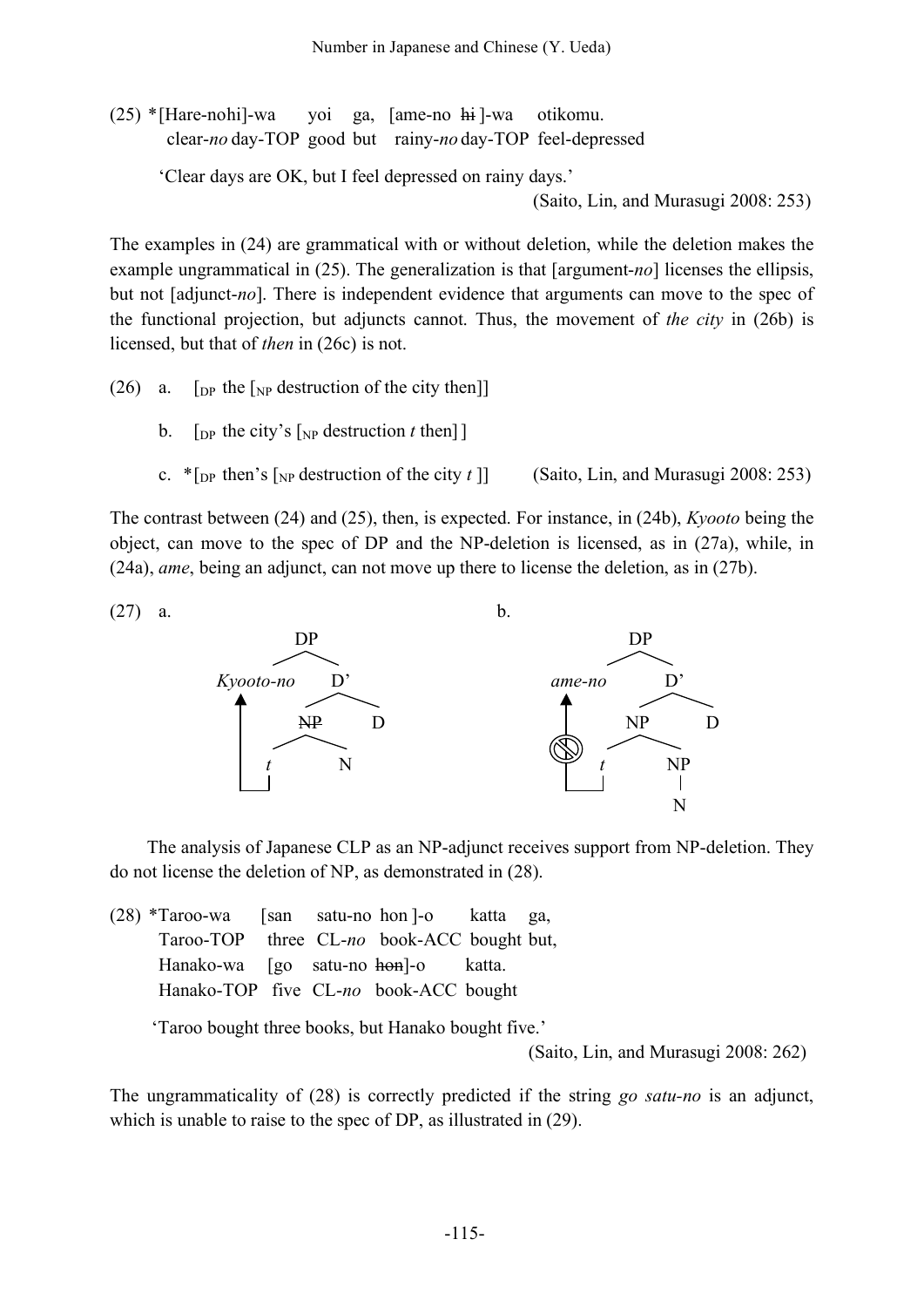



Notice that NP-deletion also provides supportive evidence for Cheng and Sybesma's analysis of Chinese CLP. Under their analysis, the sequence [Numeral-CL-N] has a structure as in  $(3)$ , repeated in  $(30)$ .

(30)



In (30), there is a spec-head agreement in the functional projection, CLP, and this provides a satisfactory context for the deletion of NP. As predicted, the deletion is possible, as exemplified in (31), which corresponds to (28).

(31) Suiran Zhangsan mai-le [san ben shu ], dan LiSi mau-le [wu ben shu]. though Zhangsan buy-ASP three CL book but LiSi buy-ASP five CL book

'Zhangsan bought three books, but Lisi bought five'

(Saito, Lin, and Murasugi 2008: 262)

Notice further that NP-deletion also provides evidence for Cheng and Sybesma's (1998) analysis of the sequence [Numeral-CL-*de*]. Recall that they analyze CLP in the string as a modifier, or a relative clause. For instance, assuming Simpson's (2002) hypothesis that *de* is D and that a relative clause preceding *de* is its specifier, a noun phrase like (32) will have a structure as in (33).

(32) san wan de tang three CL-bowl *de* soup

'three bowls of soup'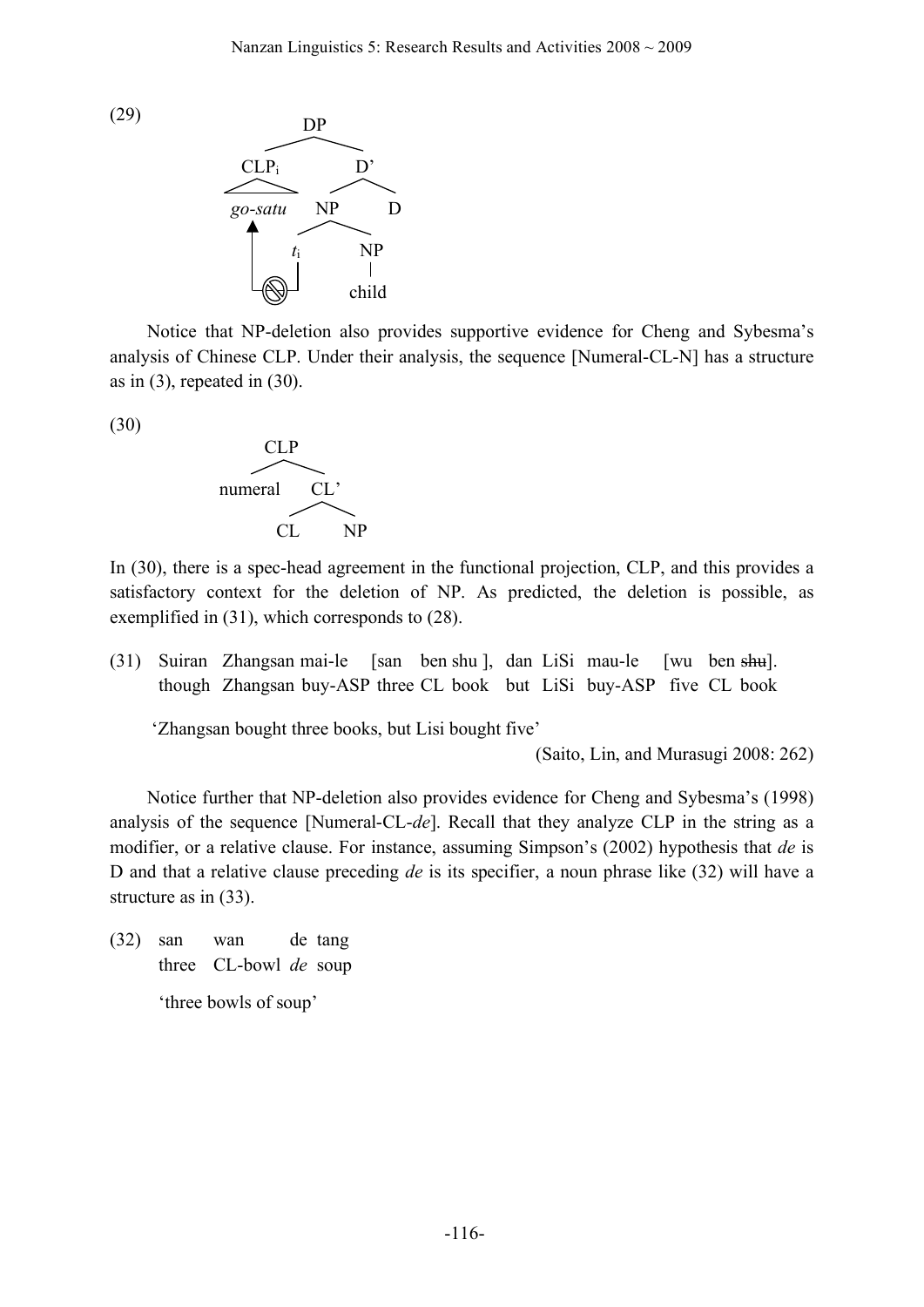



(33) also provides a context for NP deletion in that the spec of D is filled with CP. The prediction the analysis makes seems to be born out, as in (34).

(34) Suiran Zhangsan he-le [san wan de tang ], dan Lisi he-le though Zhangsan drink-ASP three CL-bowl *de* soup but Lisi drink-ASP [ wu wan (de) tang]. five CL-bowl *de* soup

Lit. 'Though Zhangsan drank three bowls of soup, Lisi drank five bowls of.'

The analysis of Japanese CLP as an NP-adjunct in contrast with Chinese CLP well captures the distribution of the Japanese counterpart of the Chinese suffix *-yishang*, -*izyoo* 'more than'. Recall that -*yishang* occurs at the edge of quantity expressions, as in (5), repeated in (35), and we assumed that they are adjoined to CLP.

(35) a. Ta he-le tang [san wan-yishang ] he drink-ASP soup three CL-bowl-more-than 'He drank more than three bowls of soup' b. Ta mai-le bi [shi zhi-yishang] he buy-ASP pen ten CL-more-than

'He bought more than ten pens.'

In parallel with it, the Japanese -*izyoo* also appears at the edge of quantity expressions in the case of quantifier float constructions, as in (36).

(36) a. Kare-wa suup-o [san bai-izyoo] nonda he-TOP soup-ACC three CL-bowl-more-than drank 'He drank more than three cups of soup.'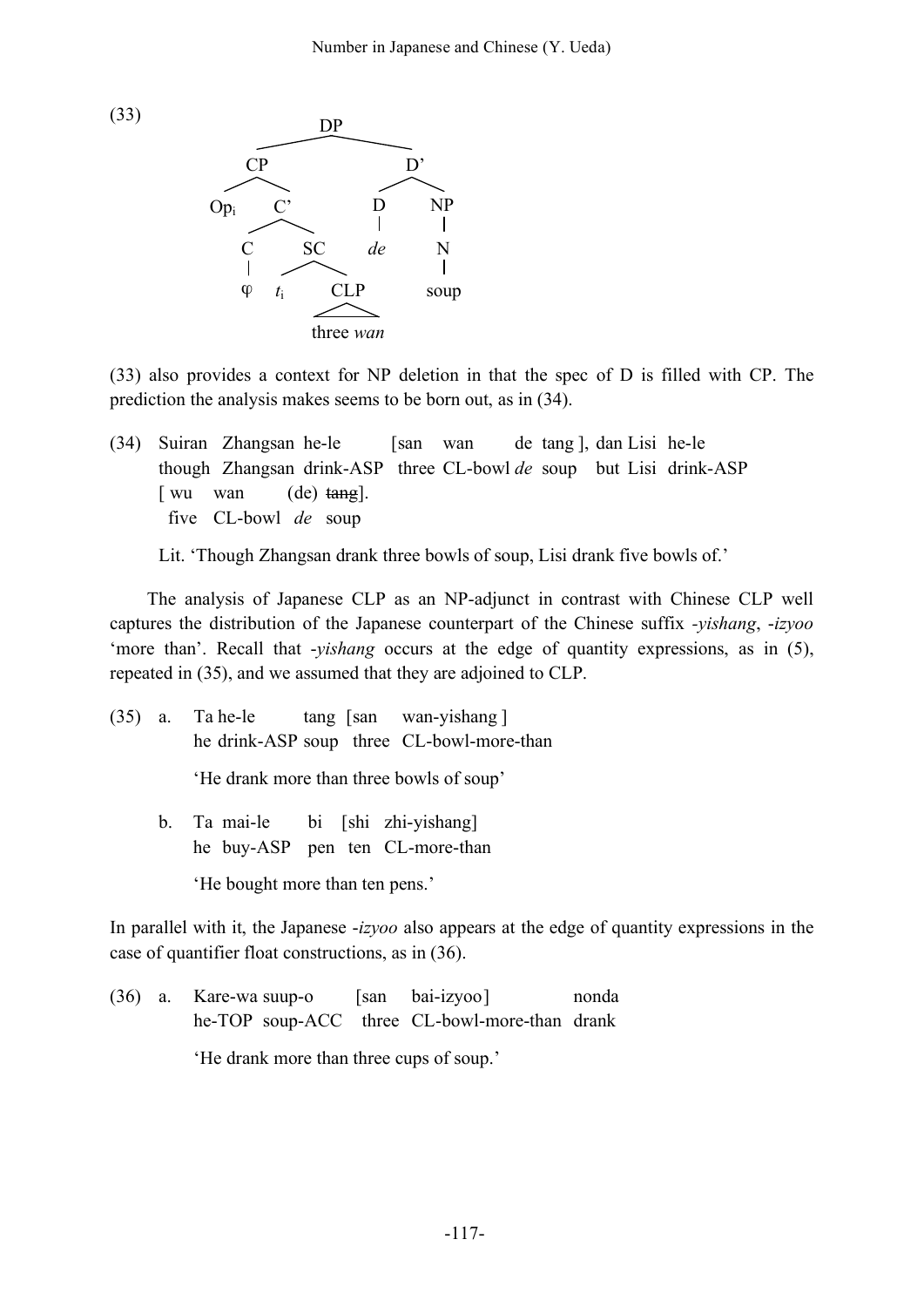b. Kare-wa pen-o [go hon-izyoo] katta he-TOP pen-ACC five CL-more-than bought

'He bought more than five pens.'

Given that it is also adjoined to CLPs like the Chinese counterpart, it is predicted that it follows quantity expressions in the sequence [Numeral-CL-N] if they are adjuncts, as illustrated in (37).



Indeed, the prediction is born out as exemplified in (38).

- (38) a. san bai-izyoo-no suup three CL-bowl-more-than-*no* soup 'more than three bowls of soup'
	- b. mi tu-izyoo-no eitango three CL-more-than-*no* English word

'more than three English words'

Notice that the Chinese counterparts are out without *de*, as in (7), repeated in (39), in contrast with the sequences in (38).

- (39) a. \*san wan yishang tang three CL -bowl more-than soup Lit: 'more than three soup'
	- b. \*san ge yishang ying'yu danci three CL more-than English word

Lit: 'more than three English words'

(39) is ungrammatical because the CLP is a projection above NP and yishang cannot surface between the quantity expression and N thereby, as illustrated in (6a), repeated in (40).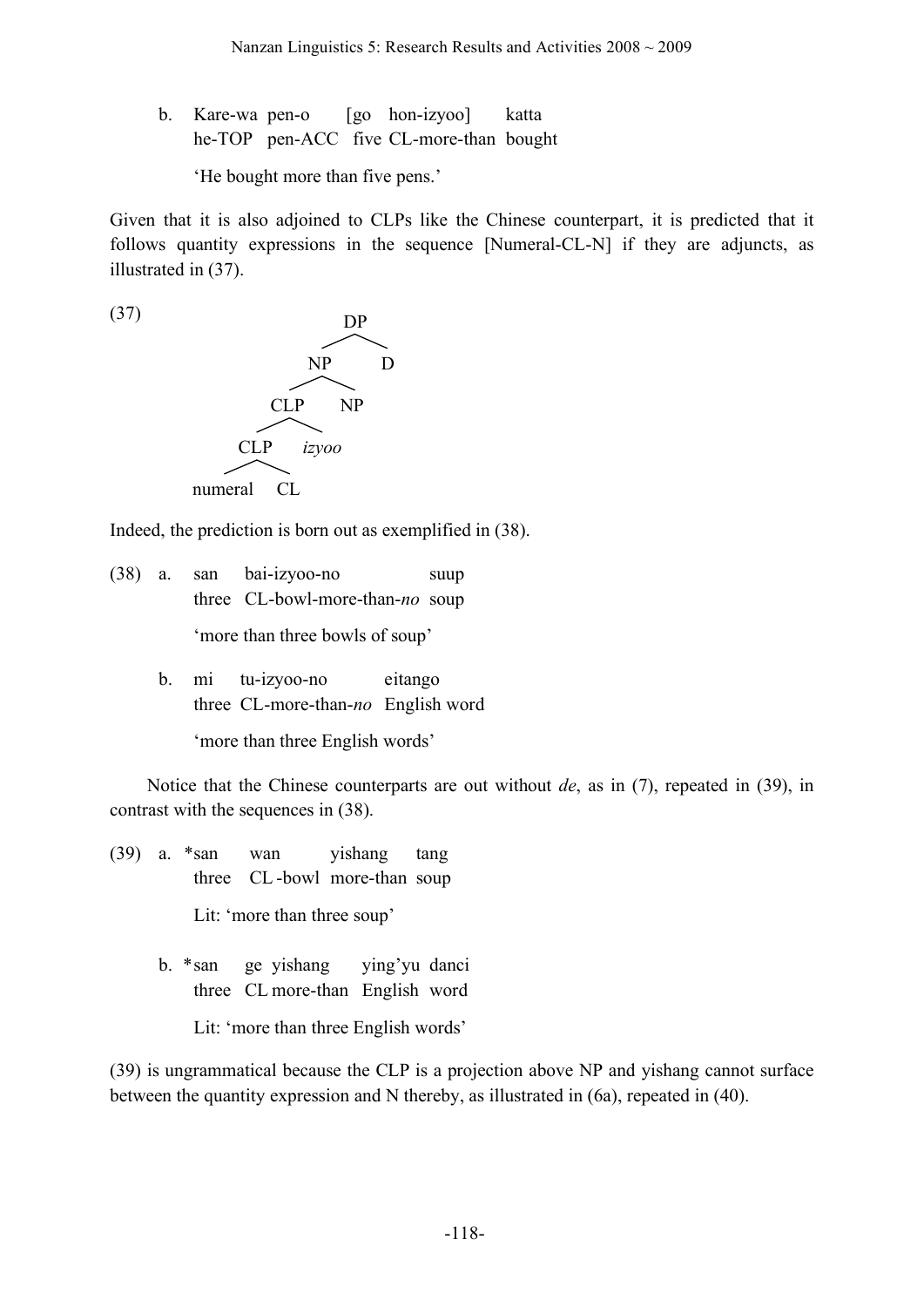



The contrast between (38) and (39) provides further support for the analysis of Japanese CLP as an NP-adjunct.

## **3.1.2. Ueda and Haraguchi (2008)**

Ueda and Haraguchi (2008) provide a supportive argument for Saito, Lin, and Murasugi's (2008) hypothesis that Japanese CLP is an NP-adjunct. The argument concerns the comparative syntax of Japanese and Chinese number markers. Japanese has some suffixes that represent plurality, and *-tati* is one of them. Chinese has a plural suffix, -*men*, which is similar to -*tati* in many ways. For instance, they are both attached to common nouns, proper nouns, and pronouns, as exemplified in (41).

|  | $(41)$ a. (Japanese)<br>gakusei-tati, Taro-tati, watasi-tati<br>student-tati Taro-tati I-tati |
|--|-----------------------------------------------------------------------------------------------|
|  | b. (Chinese)<br>xuesheng-men, XiaoQiang-men, wo-men<br>student-men XiaoQiang-men I-men        |

Ueda and Haraguchi's (2008) argument is based on Li's (1999) analysis of -*men*. Let us first briefly review it.

The spirit of her proposal is that -*men* is to be analyzed as a true plural marker like -*s* in English though it has some unique properties that are not observed with -*s*. She attempts to give principled accounts for these unique properties. One of its peculiarities is the special interpretation it yields when it is appended to proper nouns. Consider the following examples.

```
(42) a. xuesheng-men
    student-men
    'the students'
```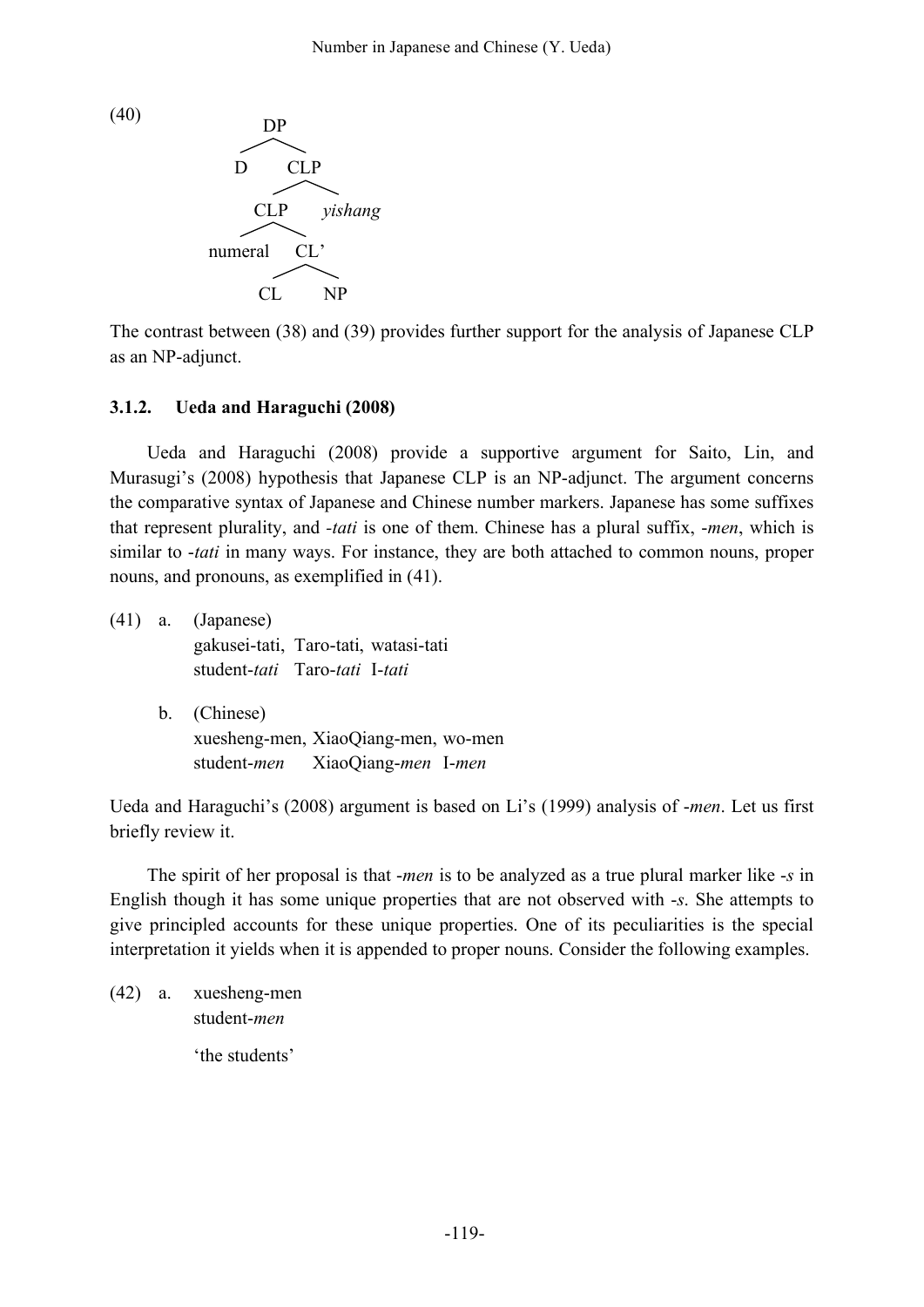b. XiaoQiang-men XiaoQiang-*men*

'XiaoQiang and his associates'

The suffixed common noun *xuesheng*-*men* in (42a) denotes a uniform set of students like *students* does in English, whereas, in (42b), the suffixed proper noun XiaoQiang-men denotes XiaoQiang and people associated with him. We henceforce call the former interpretation the plural interpretation, and the latter the associative interpretation. Another unique property of -*men* is that it cannot occur with a quantity expression when it is attached to a common noun, as exemplified in (43).

(43) \*san ge xuesheng-men three CL student-*men* 'three students'

Thus, there are some evidence against analyzing -*men* as a straightforward plural marker.

Nevertheless, Li argues that -*men* is a true plural marker, and proposes that the patterns, it exhibits, in contrast with -*s*, can be attributed to the Chinese nominal constructions and it morphological properties. In her analysis, English and Chinese nominal structures are essentially the same except for the presence of CLP in the latter. DP, NumP, and NP are projected in both of the languages. In Chinese, however, CLP is projected between NumP and NP when a classifier appears in a noun phrase. Compare the two nominal structures in (44).



According to Li, plurality is specified in Num in both English and Chinese. Where the two languages differ is the category on which plurality is realized on the surface. In English, plurality is realized on N as -*s*. In Chinese, it is realized as -*men* on either N or D. That is, -*men* can be attached to D as well as N. This accounts for the associative interpretation in Chinese.

Let us consider Li's (1999) analysis in more details to see how -*men* is suffixed to their hosts to yield the plural and associative interpretations. In English, common nouns are suffixed with -*s* through N-to-D movement. They obligatorily move from N to Num when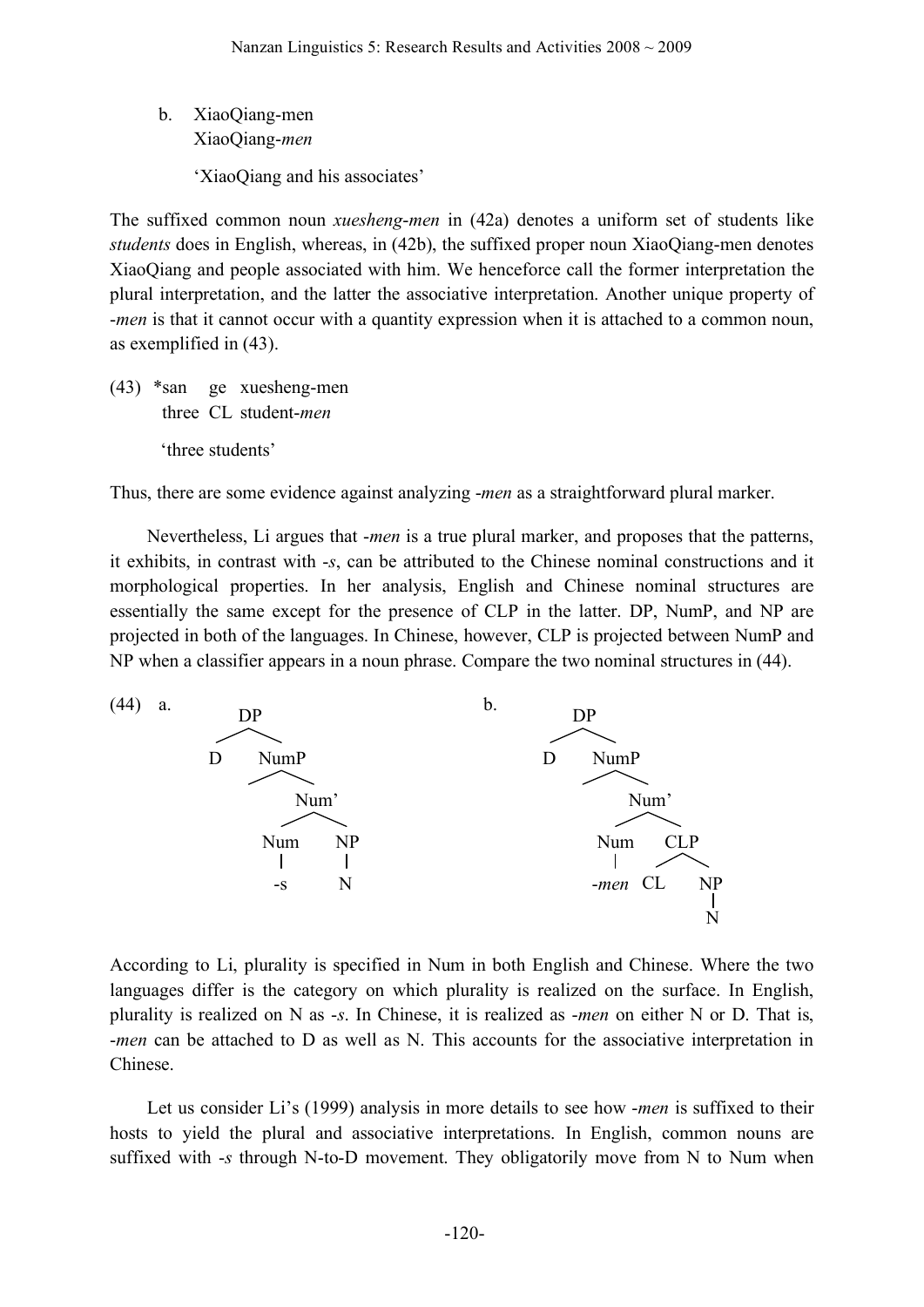Num contains -*s*, or the plural feature. The derivation of *students* is illustrated below.



Li proposes that in Chinese, common nouns are suffixed with -*men* through N-to-D movement, as illustrated in (46a), and that pronouns are suffixed with it through Num-to-D movement, where pronouns are assumed to be base-generated in D, as in (46b).



Li's analysis of Chinese noun phrases and -*men* accounts for the ungrammaticality of the expressions like (43), where a quantity expression precedes a suffixed common noun. In her analysis, they are out because the affixation of -*men* to a common noun is possible only when N raises to D through Num. If N raises to D, then it should precede the numeral because it is generated in the spec of NumP. The word order in (43) is possible only when N stays in situ, as in (47), which is impossible by assumption.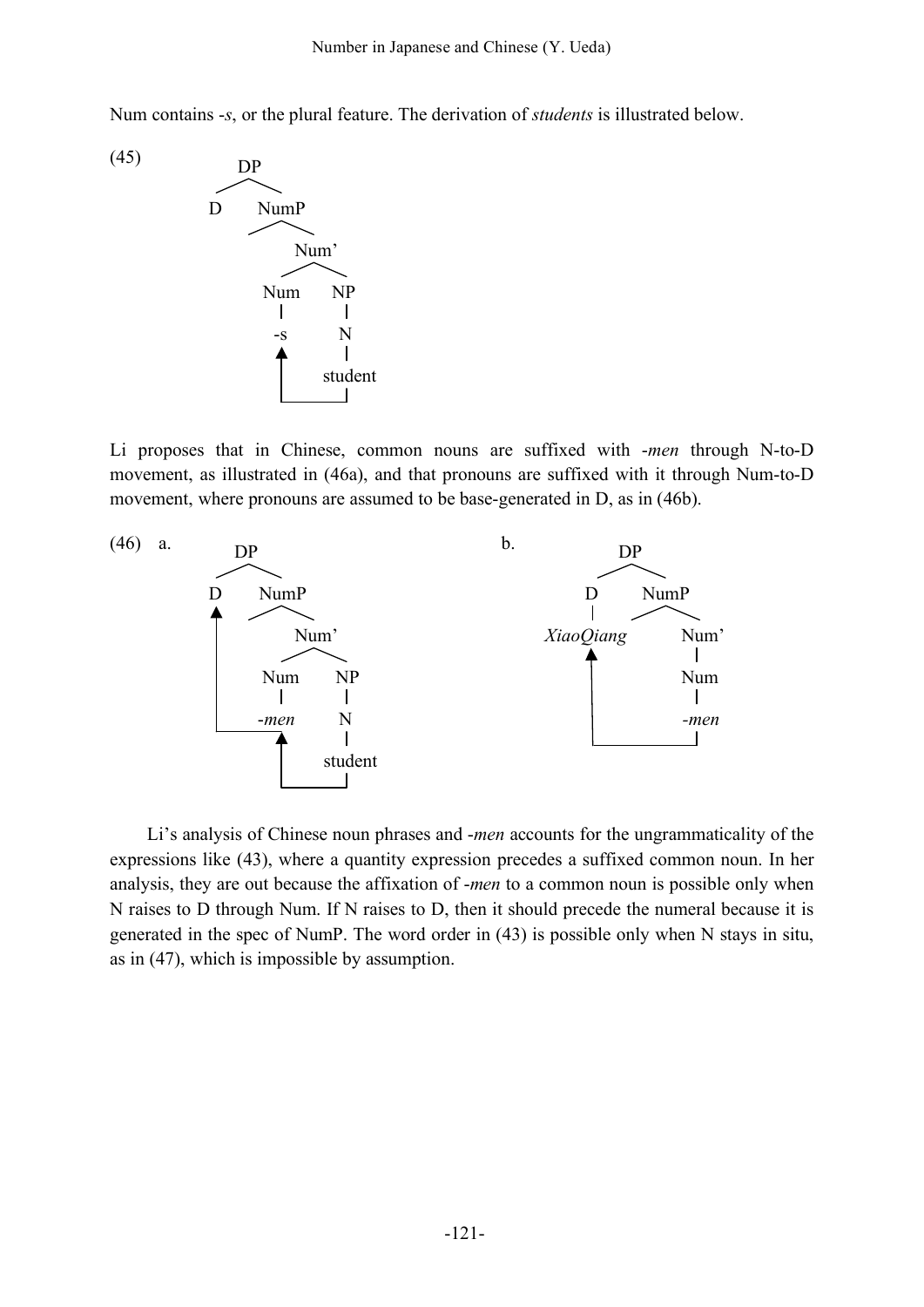

In English, on the other hand, quantity expressions can precede plural-marked nouns because N does not have to move further up to D. The word order as in *three students* is obtained when N raises to Num.

Li's analysis of the Chinese nominal constructions with CLP and *-men* accounts for another puzzling fact. In Chinese, quantity expressions can occur after proper nouns with *-men*, as shown in (48a), but cannot follow common nouns with *-men*, in (48b).

(48) a. XiaoQiang-men san-ge (ren) XiaoQiang-*men* three-CL person 'XiaoQiang (them) three' b. \*xuesheng-men san-ge (ren) student-*men* three-CL person

'three students'

Recall that N raises to D through Num when a common nouns is suffixed with *-men*, and that Num moves to D when *-men* is suffixed to a proper noun. Then, in (48b), *xuesheng* 'student' must move up from N to D through Num crossing the classifier *ge*. This movement violates the Head Movement Constraint in the sense of Travis (1984) and Chomsky (1986), as shown in  $(49)$ .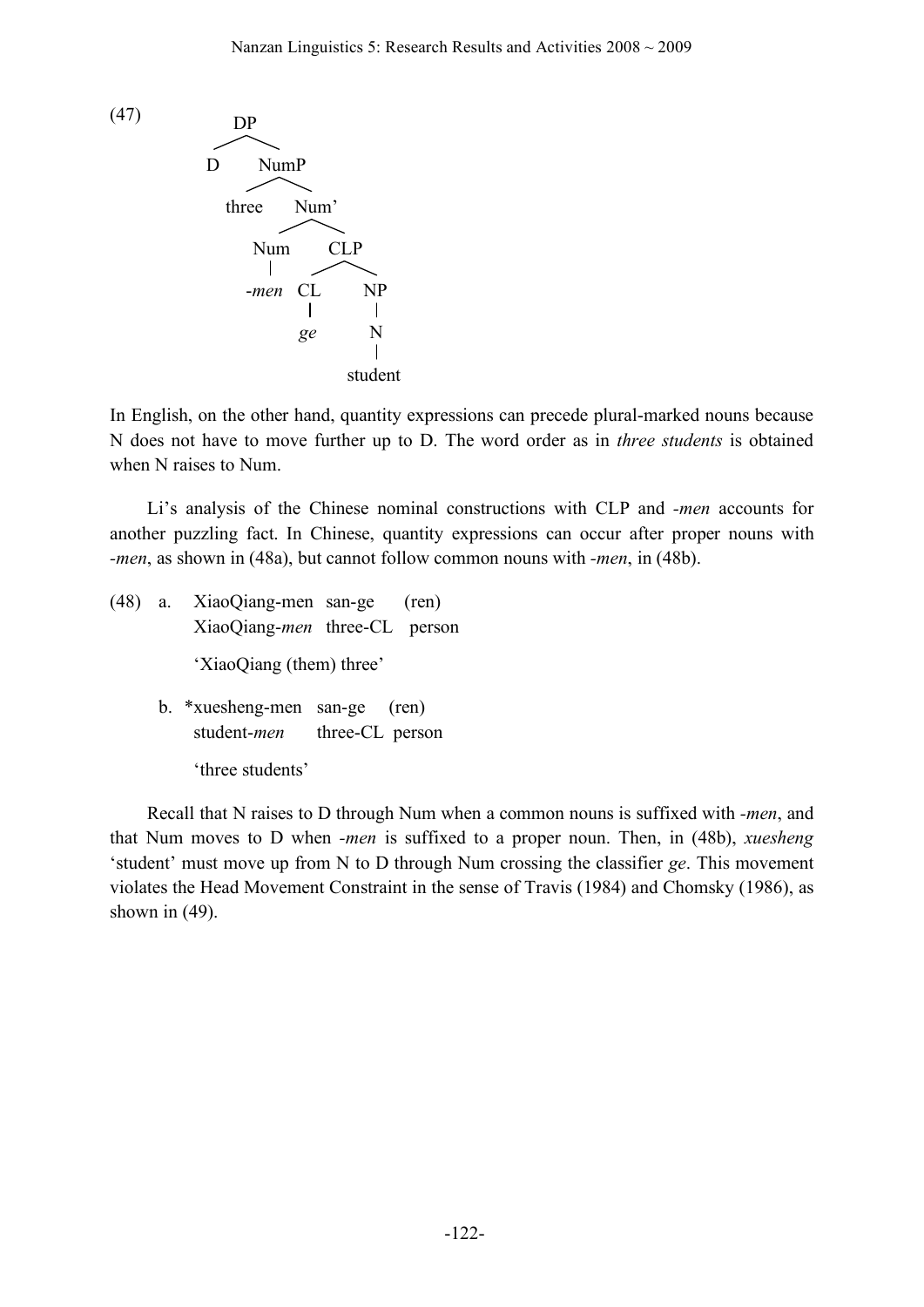

In contrast, there is no illicit movement in the derivation of expressions like (48a). Num moves up to D without crossing any intervening head when proper nouns are suffixed with *-men*. Li's analysis of the Chinese noun phrases and *-men* thus captures the contrast in (48).

Ueda and Haraguchi (2008) apply Li's analysis of Chinese nominal constructions and the plural marker to Japanese, and show that CLP in Japanese should be analyzed not as a functional projection above NP but as an NP-adjunct to capture some differences between -*men* and -*tati*. Japanese counterpart of (43) is grammatical, as shown in (50).

(50) san-nin-no gakusei-tati three-CL-*no* student-*tati*

'three students' (Ueda and Haraguchi 2008: 234)

That is, a quantity expression may precede a common noun with *-tati*.

Ueda and Haraguchi (2008) begin the discussion with the assumption that Chinese and Japanese have essentially the same structures except for the Head Parameter. That is, both Chinese and Japanese project NumP and CLP between DP and NP. They further suppose that not only the Chinese -*men* but the Japanese plural marker -*tati* is the morphological realization of Num. Under these assumptions, the Japanese expression in (50) will be assigned the structure in (51).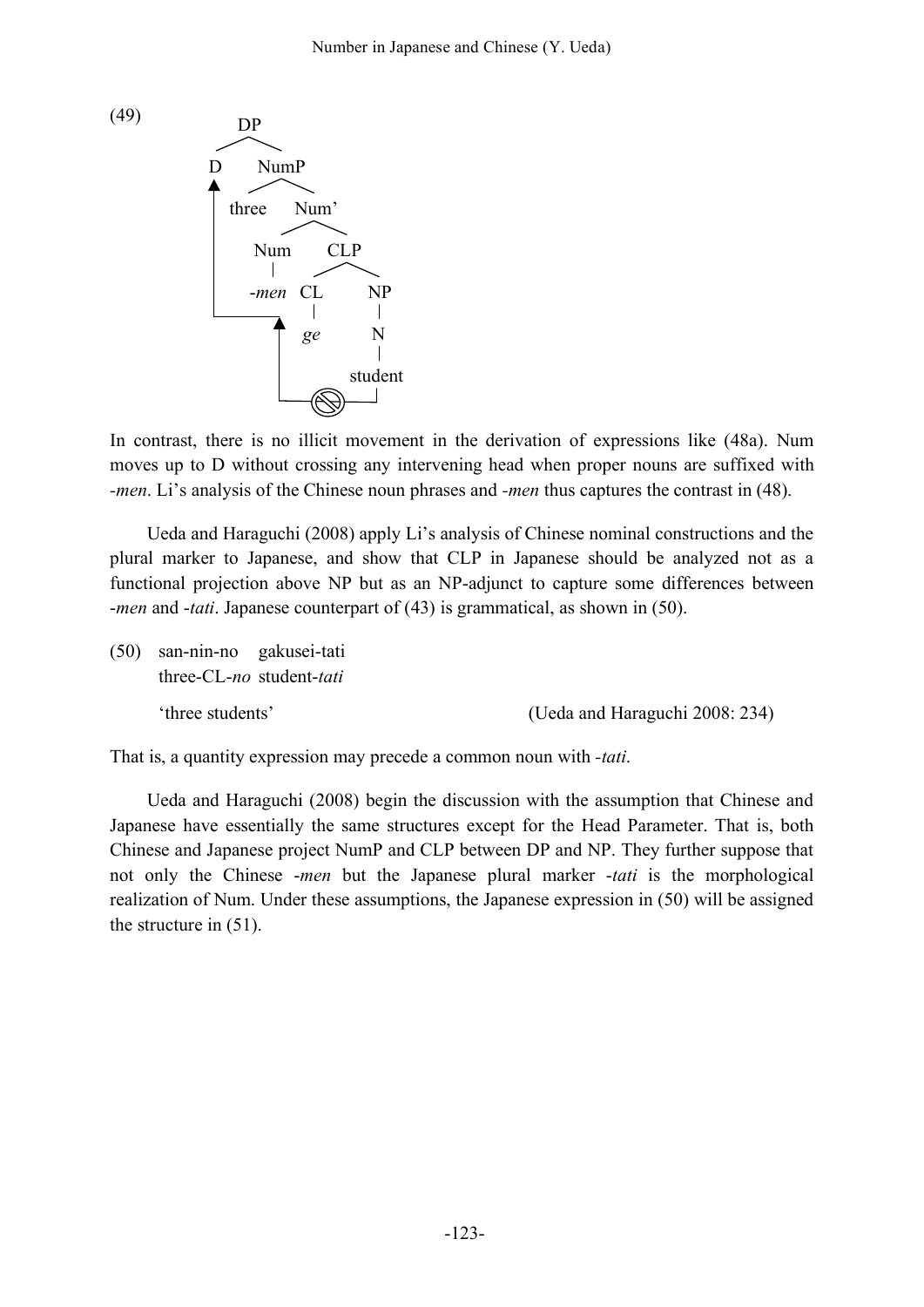

In (51), N must move up to Num to yield the correct word order. This movement, however, violates the Head Movement Constraint, just as in the case of (49). If N stays in situ, *gakusei* 'student' precedes the classifier *nin* and follows the numeral. Then, we can never obtain the correct word order. Thus, (50) must have a structure distinct from (51). In particular, the grammaticality of (50) suggests that the classifier head should not intervene between N and Num.

Ueda and Haraguchi argue that the desired structure for (50) is in fact proposed by Saito, Lin, and Murasugi (2008). They propose that in Japanese a numeral and a classifier form a constituent and adjoined to NP. According to their proposal, (50) has the structure shown in (52).

(52)



In (52), we have the correct word order. There is no intervening head between N and Num. Hence, nothing blocks the suffixation of -*tati* to the noun whether N is raised to Num or -*tati* hops onto the noun. The grammaticality of (50), thus, follows from the analysis of Japanese quantity expressions as NP adjuncts, and provide further support for Saito, Lin, and Murasugi (2008).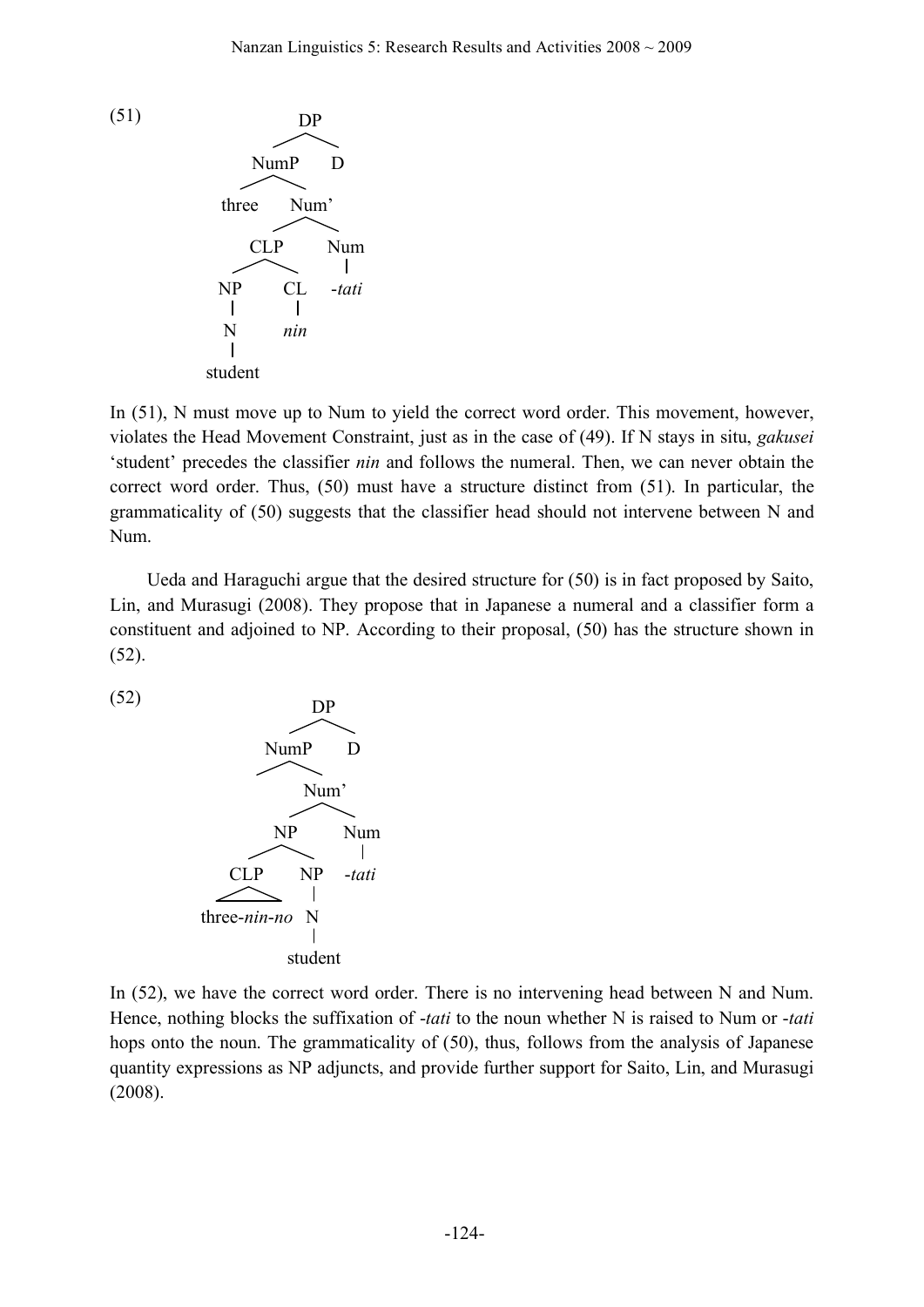#### **3.1.3. Features**

Recall, in 2.2, we argued that Chinese CL is specified with [±number]. Japanese CL, however, is not a proper locus for the syntactic features like [ $\pm$ number] since Japanese CLP is a modifier like Chinese classifiers followed by *de*. Indeed, as observed by Mizuguchi (2004) among others, the Japanese counterparts of Chinese count CLs are sensitive to the presence of a countability feature in NP. That is, Japanese count classifiers like *tu* are found to selectively co-occur with count nouns, as in (53).

(53) a. hito tu-no koppu one CL-*no* cup 'a cup' b. huta tu-no kaban two CL-*no* bag 'two bags' c. \*hito tu-no mizu one CL-*no* water

However, there is no syntactic selection relation between CL and N in Japanese. In Japanese, CLP and NP are in modifier-modifee relationship. In this sense, the selection relation between CL and N is more semantic than syntax. It is just like the relationship between adverbs and V. It is known that modifiers like adverbs select VPs they are adjoined to. For instance, the adverb *quickly* can be adjoined to VPs [-stative] like *drink tea*, but not to VPs [+stative] such as *know Mary* and *resemble her*. This indicates that [±number] in CL, even if they exist there, should not be syntactic but semantic.

#### **3.2. NumP in Japanese**

We have shown in 3.1 that Chinese and Japanese CLPs are different not only in structure but also in feature. This subsection is devoted to show that Japanese is more akin to English than to Chinese in that the features specified in CL in Chinese are specified not in CL but Num in the same way as English.

Building on Li (1999), Ueda and Haraguchi (2008) propose that Japanese also projects NumP. More specifically, they propose that the Japanese number morphology *-tati* can be analyzed as Num and D. Let us briefly review their argument.

Ueda and Haraguchi (2008) observe that the Chinese -*men* and the Japanese -*tati* have many overlapping properties. For instance, as we mentioned in 2.1.2, both can be suffixed to common nouns, proper nouns, and pronouns, as in (41), repeated in (54).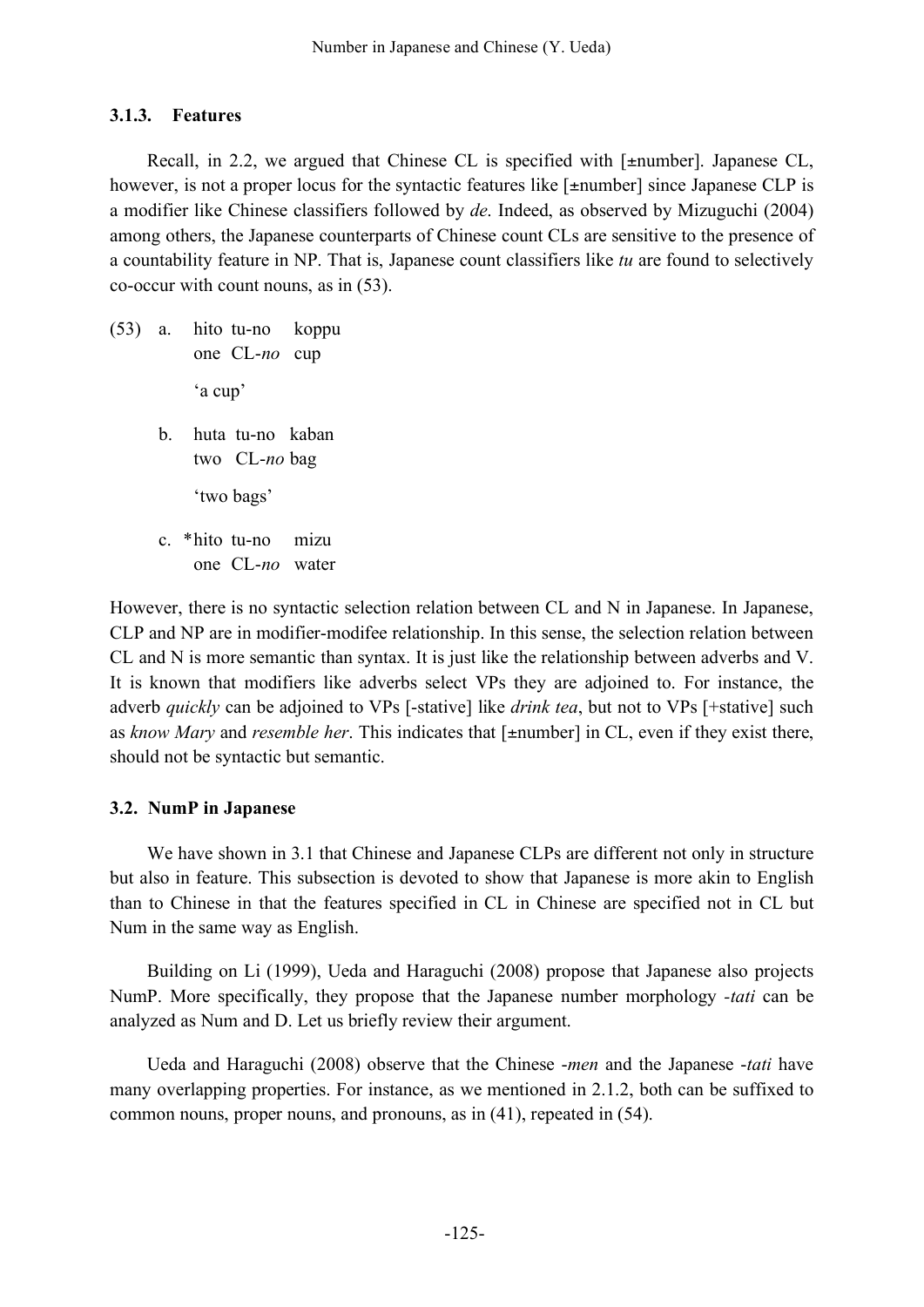- (54) a. (Japanese) gakusei-tati, Taro-tati, watasi-tati student-*tati* Taro-*tati* I-*tati* b. (Chinese)
	- xuesheng-men, XiaoQiang-men, wo-men student-*men* XiaoQiang-*men* I-*men*

Another similarity is the interpretations that they yield. Just like -*men*, -*tati* yields the plural interpretation when attached to common nouns, and it yields the associative interpretation when attached to proper nouns, as exemplified in (55).

- (55) a. gakusei-tati students-*tati* 'the students'
	- b. Taroo-tati Taroo-*tati*

'Taroo and his associates'

The two suffixes, however, are different in some respects. One of them is that common nouns with *-men* are not construed as associative, as in (56), in contrast with -*tati*.

(56) Xuesheng-men yiqi xue yingyu student-*men* together study English

'The students (\*and their associates) study English together.'

The sentence is not true if the students and their parents are studying English together in (56). Another difference concerns the recursion of the morphemes. Ueda and Haraguchi observe that *-tati* can multiply occur under the associative interpretations, as in (57), while *-men* can never do under any interpretations, as in (58).

(57) a. gakusei-tati-tati student-*tati-tati*

'the students and their associates'

b. Taroo-tati-tati Taroo-*tati-tati*

'Taroo and his associates and their associates'

(58) a. \*xuesheng-men-men student-*men-men*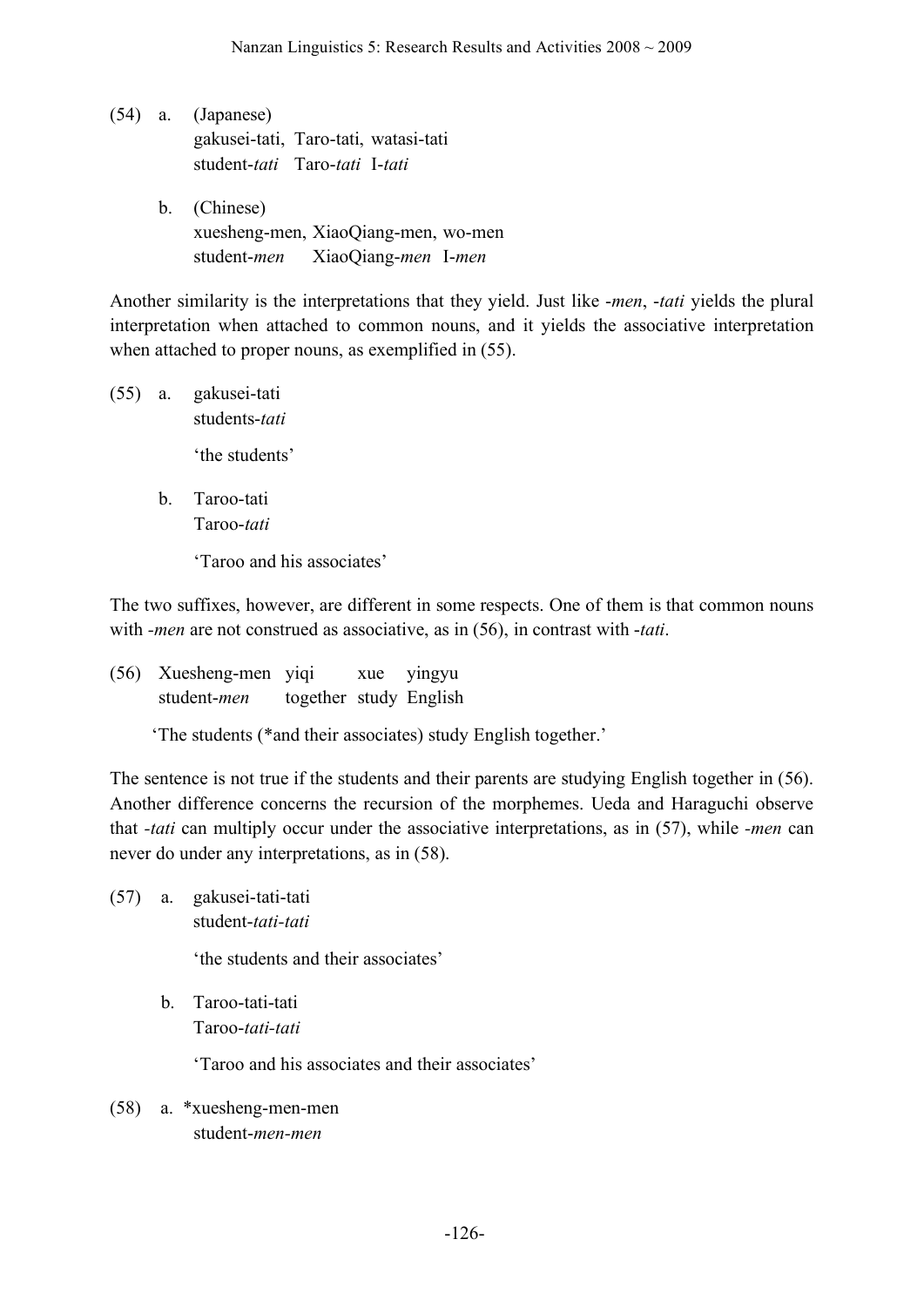# b. \*XiaoQiang-men-men XiaoQIang-*men-men*

Ueda and Hraguchi point out that Li's analysis of -*men* well captures the above observations with it: common nouns with *-tati* are construed only as plural, and Chinese does not allow the multiple occurrence of *-men* on nouns. Recall that in Chinese *-men* yields the associative interpretation only when Num is appended to D. Since common nouns are not base-generated in D, the associative interpretation is not obtainable by assumption. Further, the ban on the recursion of -*men* is explained by the assumption that Num never multiply occurs, as the total ungrammaticality of *dog-s-s* indicates.

The natural question to ask here is why *-tati* can yield the associative interpretation when attached to common nouns, and can multiply occur in sharp contrast with -*men*. Ueda and Haraguchi propose that these properties are attributed to the nature of *-tati*. That is, the plural *-tati* is Num, and the associative *-tati* is D that takes DP as its complement.

Let us first take a closer look at the multiple occurrence of *-tati* to see their account. Recall that, in both of the examples in (57), the additional markers yield the associative interpretation. That is, recursion is allowed only when the additional markers yield the associative interpretation. It is impossible to have two occurrences of *-tati* with plural interpretation as shown in (59).

(59) \*gakusei-tati-tati student-*tati*(PL)-*tati*(PL) 'The students'

The impossibility of multiple marking for the plural interpretation in (58) can be accounted for under the assumption that multiple occurrence of NumP in a noun phrase is not allowed. This is in parallel with Chinese.

However, the multiple occurrence of -*tati* for the associative interpretation remains to be accounted for. If the analysis of plural *-tati* as Num is on the right track, then we cannot identify the additional associative *-tati* as the head of NumP. Ueda and Haraguchi then propose that the associative *-tati* is a D on the assumption that the recursion of DP is possible. This is consistent with the fact that the associative *-tati* always occurs on the right edge of a noun phrase, as the ungrammaticality of (60) shows.

```
(60) *gakusei-tati-tati
student-tati(ASS)-tati(PL)
```
Given that Japanese is head-final, (60) suggests that the associative *-tati* is in a position higher than Num. If the plural *-tati* is a Num, and the associative *-tati* is a D, the former must be within the complement of the latter, and hence, must precede it. Thus, the ungrammaticality of (60) is predicted.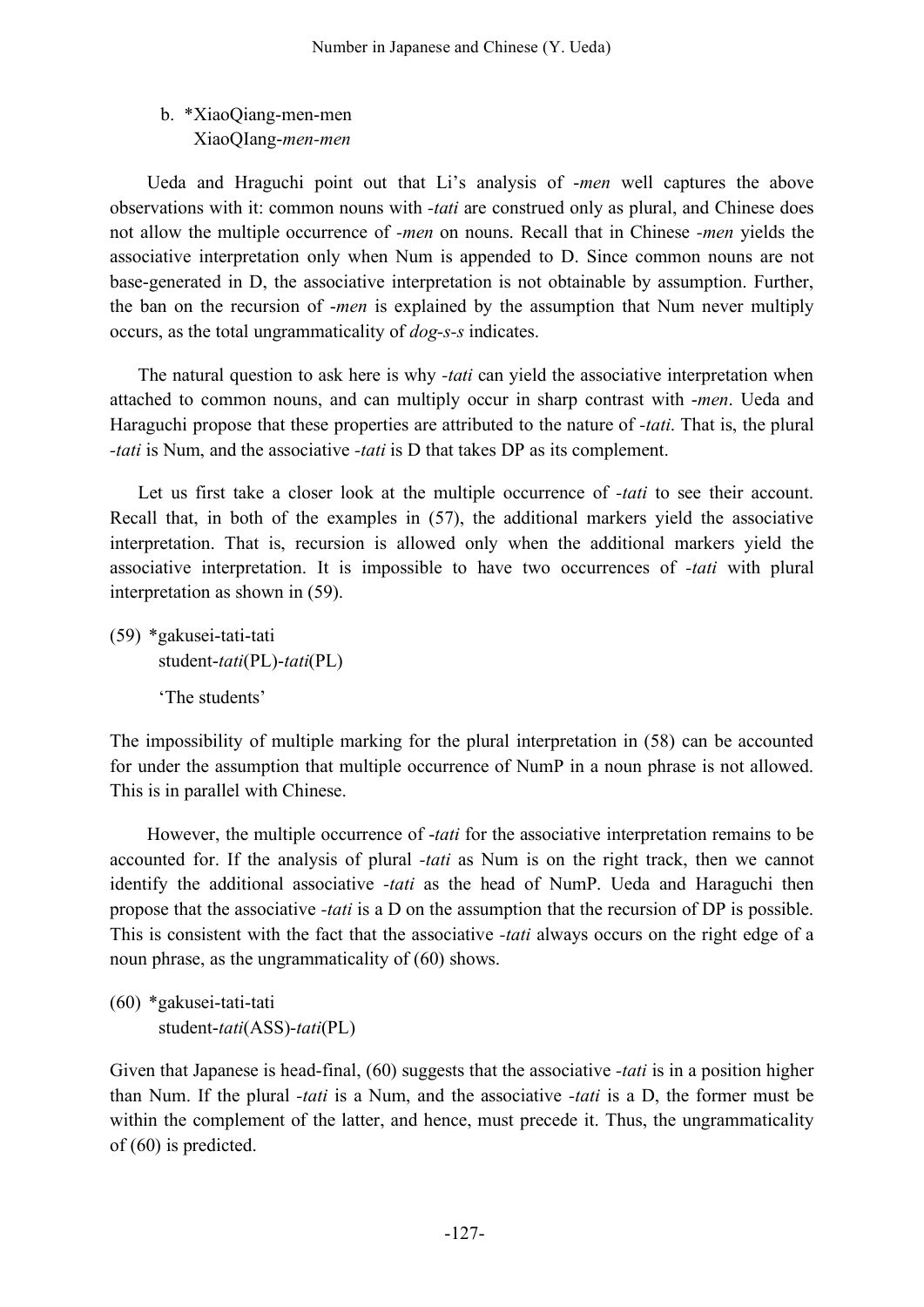The second property is also explained by their analysis. Nakanishi and Tomioka (2004) and Mizushima (2007) observe that common nouns with *-tati* can have the associative interpretation in addition to the plural interpretation. This is shown in (61).

(61) gakusei-tati-ga koogisita student-*tati*-NOM protested

'The students (and their associates) protested.'

Note first that a common noun in Japanese can have plural interpretation by itself. Thus, (61) is ambiguous as the translation shows. This indicates that a plural Num can be null or be analyzed as *-tati*. If *gakusei* can be a DP with a null plural Num (meaning 'the students') and the associative *-tati* is a D that takes a DP complement, the associative interpretation of (61) is in fact predicted. The precise structure for *gakusei-tati* in (61) will be as in (62).



Thus, the analysis of the associative *-tati* as a D renders it possible to capture the associative interpretation of common nouns with *-tati*.

Now, let us consider the features specified in Japanese Num. Recall that Num in English is specified with [±number] and selects N [count]. In fact, the plural -*tati*, or Num, is sensitive to the countability feature of N, and it is not compatible with mass nouns which refer to entities that are not discrete, such as *zinrui* 'mankind', and tyoosyuu 'audience', as exemplified in (63).

(63) a. ??zinrui-tati mankind-*tati* Lit: 'mankinds' b. ??tyoosyuu-tati audience-*tati* Lit: 'audiences'

Recall also that we argued that it does not contain syntactic features like [+number] though CL in Japanese is also sensitive to the countability of nouns. It was because CLP in Japanese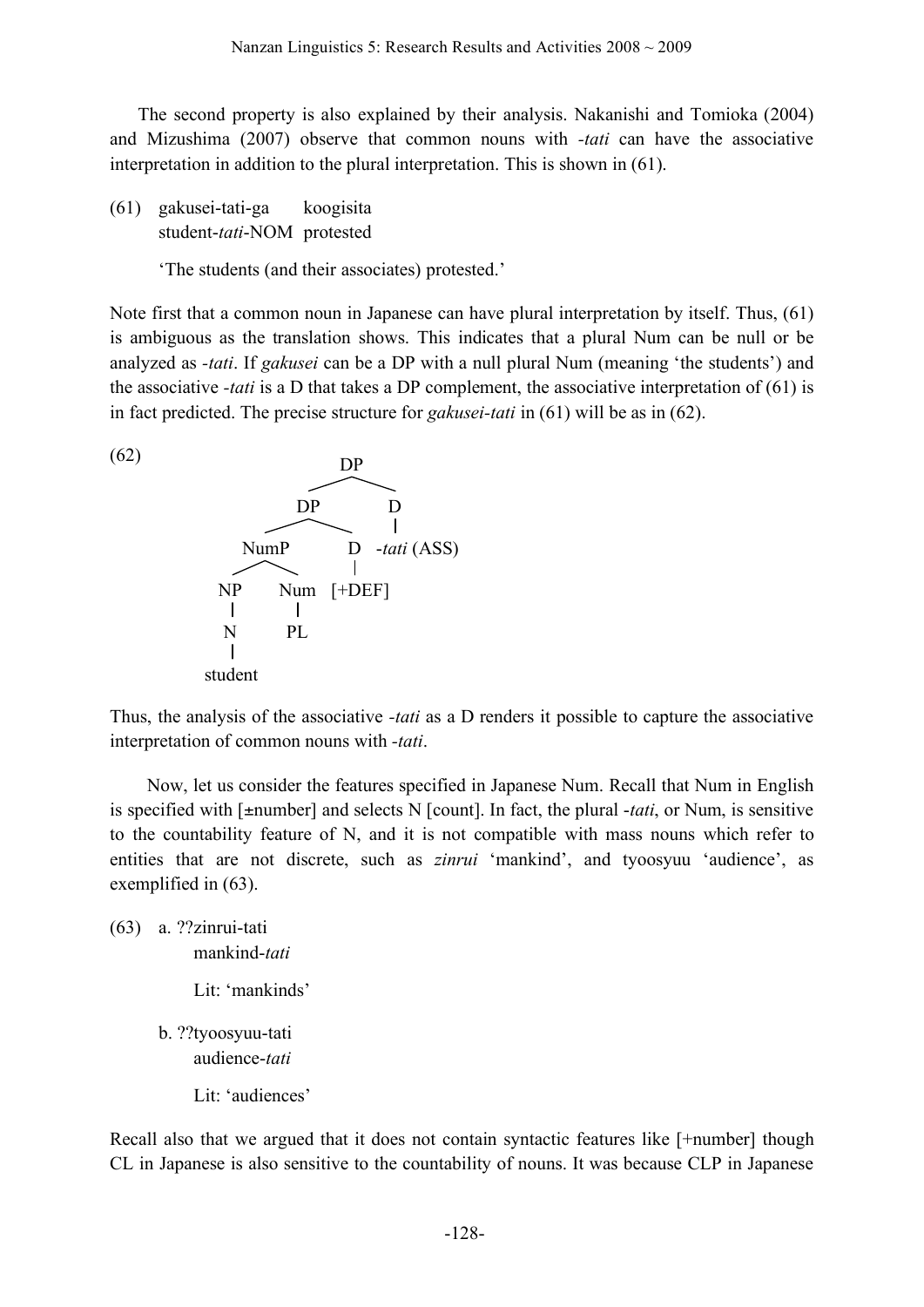is a midifier and is in a modifier-modifee relation with NP. In the case of NumP in Japanese, however, NumP is not an adjunct, but a functional head that takes NP as its complement just in the same fusion as English NumP and Chinese CLP. In this sense as well, Japanese NumP is qualified to be the locus for the syntactic feature [±number].

In Japanese, not CL but Num contains [±number]. This suggests that Japanese is more like English than Chinese. In Chinese, the syntactic features reside in CL, whereas, in English, they are contained by Num. The resemblance between English and Japanese does not follow from the simple typological dichotomy between number and classifier languages.

## **4. Concluding Remarks**

This paper has pursued the comparative syntax of classifiers in Chinese and Japanese and number morphology in English to syntactically re-examine the typological dichotomy between number languages and classifier languages. We have first argued that Chinese classifiers are quite similar with English number morphology at the level of syntax. They both head functional projections above NPs, and are specified with the syntactic features [±number]. These similarities do not follow from the conventional classification of languages. The next argument we presented was that Japanese is syntactically more similar to English than to Chinese though Japanese and Chinese are typologically classifier languages. Japanese and Chinese classifiers are different in structure and the nature of the features specified there. The former are modifiers and not the proper loci for the syntactic features like  $[\pm \text{number}]$  in contrast with the latter. In Japanese, the features reside in the number projection in the same way as English.

This study suggests that it is not legitimate to maintain the simple assumption that classifiers are a parametric manifestation of number morphology in languages like Chinese and Japanese. In other words, the implication of this paper is that the parameter is not as simple as [±classifier] or [±number morphology]. Recall representative classifier languages like Chinese and Japanese project number projections, and that Japanese classifiers are adjuncts. The typological distinction between number and classifier languages does not precisely depict the parameter in our grammar. It should be designed more complicatedly and sophisticatedly. The status of classifiers, and even the location of [ $\pm$ number] might be parameterized.

Finally, we would like to make a short remark on Greenberg's (1972) important findings. He reports that classifiers and number morphology are in complementary distributions in many languages. That is, languages with classifier system tend to lack number system. Our study shows that even classifier languages project number projections. If our analysis is on the right track, there is no denying the possibility that languages employing both number and classifier systems exist. According to Greenberg (1972), such languages are rarely distributed in the world. The reason is not clear so far, and I leave it to the future research.